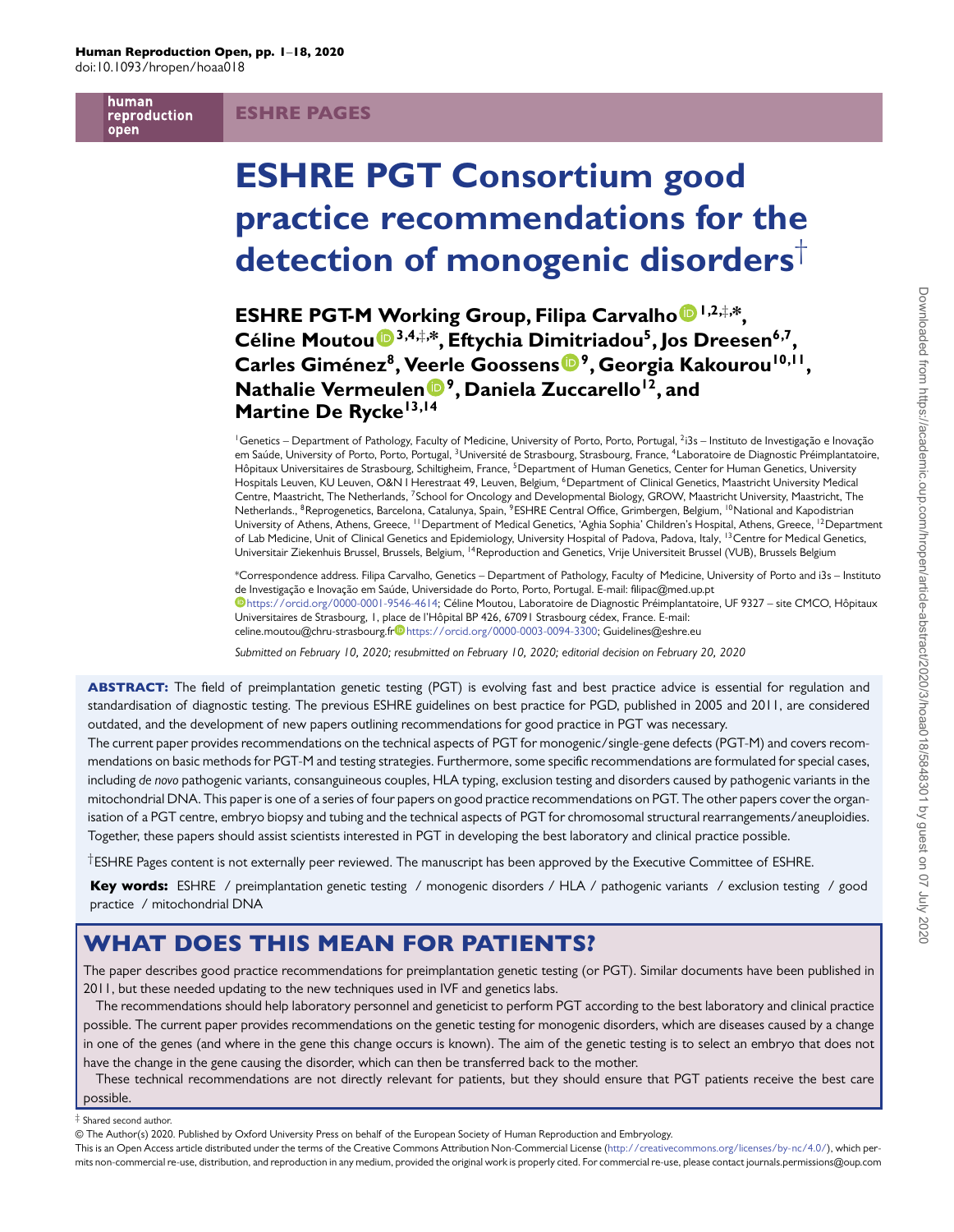# Disclaimer

This Good Practice Recommendations (GPR) document represents the views of ESHRE, which are the result of consensus between the relevant ESHRE stakeholders and are based on the scientific evidence available at the time of preparation.

**. . . . . . . . . . . . . . . . . . . . . . . . . . . . . . . . . . . . . . . . . . . . . . . . . . . . . . . . . . . . . . . . . . . . . . . . . . . . . . . . . . . . . . . . . . . . . . . . . . . . . . . . . . . . . . . . . . . . . . . . . . . .**

ESHRE GPRs should be used for information and educational purposes. They should not be interpreted as setting a standard of care or be deemed inclusive of all proper methods of care, nor exclusive of other methods of care reasonably directed to obtaining the same results. They do not replace the need for application of clinical judgment to each individual presentation, nor variations based on locality and facility type.

Furthermore, ESHRE GPRs do not constitute or imply the endorsement, or favouring of any of the included technologies by ESHRE.

# Introduction

The previous terms of preimplantation genetic diagnosis (PGD) and preimplantation genetic screening (PGS) have been replaced by the term preimplantation genetic testing (PGT), following a revision of terminology used in infertility care [\(Zegers-Hochschild](#page-17-0) *et al*., 2017). PGT is defined as a test performed to analyse the DNA from oocytes (polar bodies) or embryos (cleavage stage or blastocyst) for HLA typing or for determining genetic abnormalities. This includes PGT for aneuploidy (PGT-A), PGT for monogenic/single gene defects (PGT-M) and PGT for chromosomal structural rearrangements (PGT-SR) [\(Zegers-Hochschild](#page-17-0) *et al*., 2017). PGT for chromosomal numerical aberrations of high genetic risk are included within PGT-SR in the data collections of the ESHRE PGT consortium.

PGT began as an experimental procedure in the 1990s with polymerase chain reaction (PCR)-based methods used for sex selection and the detection of monogenic diseases. Interphase fluorescence *in situ* hybridisation (FISH) was introduced a few years later and became the standard method for sexing embryos and for detecting numerical and structural chromosomal aberrations. Genome-wide technologies began to replace the gold standard methods of FISH and PCR over the last decade and this trend was most apparent for PGT-A. PGT-A has been carried out mainly for *in vitro* fertilisation (IVF) patients with original aims of increasing pregnancy rates and decreasing miscarriage rates. Other outcome measures such as increasing elective single embryo transfer and reduced time to pregnancy have been added more recently. Cited indications for PGT-A include advanced maternal age (AMA), recurrent implantation failure (RIF), severe male factor (SMF) and couples with normal karyotypes who have experienced recurrent miscarriage (RM). The value of the procedure for all IVF patients and/or appropriate patient selection remains an ongoing discussion, but this is outside the scope of this manuscript [\(Harper](#page-16-0) *et al*., 2018).

The goal of this series of papers is to bring forward best practices to be followed in all types of PGT services, offering PGT-A as well as PGT-M and PGT-SR.

In order to take PGT to the same high-quality level as routine genetic testing, guidelines for best practice have been designed by several societies. The PGD International Society has drafted guide[lines \(The Preimplantation Genetic Diagnosis International Society](#page-16-1) (PGDIS) (2004), [Preimplantation Genetic Diagnosis International Soc-](#page-16-2) [iety \(2008\)\)](#page-16-2) while the American Society for Reproductive Medicine reviewed PGT practice in the USA (Practice Committee of the Society for Assisted Reproductive Technology and Practice Committee of the [American Society for Reproductive Medicine, 2008\) and published](#page-16-3) several opinion papers (on blastocyst culture, on embryo transfer and on PGT-A). The first guidelines of the ESHRE PGT Consortium were published in 2005, as one of the missions of the Consortium was to [bring overall standardisation and improve quality standards \(Thornhill](#page-16-4) *et al*., 2005). In collaboration with the Cytogenetic European Quality Assessment (CEQA) and the UK National External Quality Assessment Service (UKNEQAS), now together in Genomics Quality Assessment (GenQA), the ESHRE PGT Consortium also initiated External Quality Assessment (EQA) schemes to provide an independent evaluation of laboratories and help them improving their techniques and reports. A review of the original guidelines yielded four sets of recommendations on different aspects of PGT: one on the organisation of PGT and three relating to the methods used: embryo biopsy, amplification[based testing and FISH-based testing \(Harton](#page-16-6) *et al*[., 2011a,](#page-16-5) Harton *et al*., 2011b, Harton *et al*[., 2011c,](#page-16-7) Harton *et al*[., 2011d\)](#page-16-8). These four guidelines are now being updated and extended, taking into account the fast changes in the provision of PGT services. In these updated guidelines, the laboratory performing the diagnosis will be referred to as the PGT centre and the centre performing the IVF as the IVF centre.

General aspects of PGT, including patient selection, counselling, pregnancy and children follow-up and transport PGT, will be covered in the paper on organisation of PGT. Technical recommendations for embryo biopsy and tubing will be covered in the paper on embryo biopsy. Recommendations for genetic testing will be covered in the papers on detection of numerical and structural chromosomal aberrations and on detection of monogenic disorders. The content of the different papers is aligned with the IVF/PGT clinical procedure in [Fig. 1.](#page-2-0)

The ESHRE PGT Consortium recognises that owing to variations in local or national regulations and specific laboratory practices, there will remain differences in the ways in which PGT is practiced (from initial referral through IVF treatment, genetic testing to follow-up of pregnancies, births and children). This does not preclude a series of consensus recommendations for best practice based on experience and available evidence. These recommendations are not intended as the only approved standard of practice nor are they legally binding. The unique needs of individual patients may justify deviation, and the recommendations must be applied according to individual patient's needs using professional judgement. However, recommendations and opinions may be used to frame laws and regulations, and practitioners should ensure that they comply with statutory requirements or clinical practice guidelines in their own countries. To keep the papers concise, repetitions have been excluded as much as possible and many crossreferences were included. Therefore, it is recommended to not consult the papers independently but always as a set when one is seeking guidance on a PGT issue.

# Materials and Methods

The current paper was developed according to the published methodology for ESHRE Recommendations for good practice papers [\(Vermeulen](#page-17-1) *et al*., 2019). A working group was composed of geneticists with hands-on expertise in the described techniques, aiming at a representation of different settings and nationalities. The working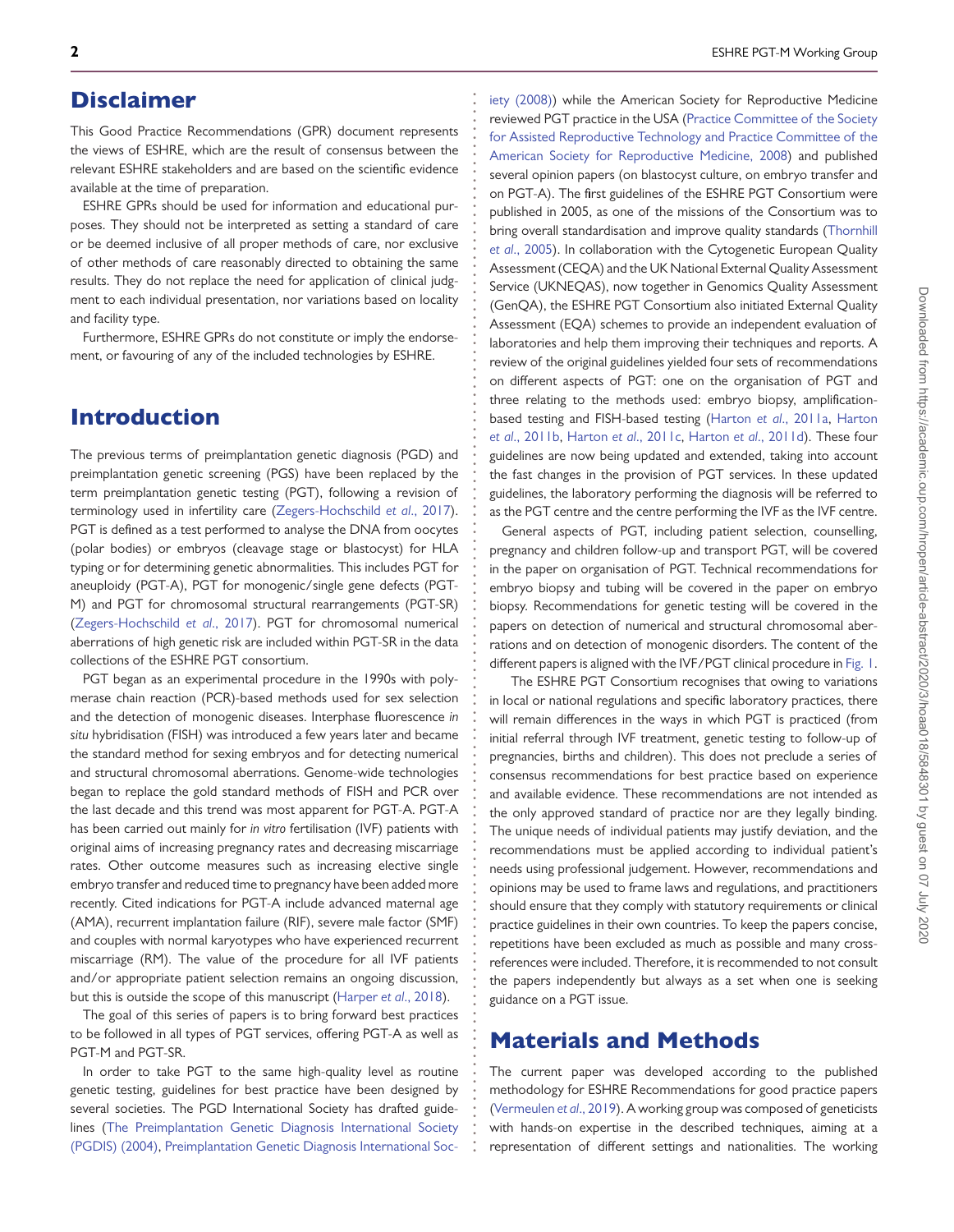

Figure 1 **Overview of the IVF/PGT process, and how all aspects are covered by one of the four recommendations papers.** IVF: *in vitro* fertilisation, PGT: preimplantation genetic testing.

**. . . . . . . . . . . . . . . . . . . . . . . . . . . . . . . . . . . . . . . . . . . . . . . . . . . . . . . . . . . . . . . . . . .**

<span id="page-2-0"></span>group members assessed the previous guidelines (Harton *et al*[., 2011b\)](#page-16-6) and created an outline for the current paper. As the aim was to provide technical guidance and support, it was not considered relevant to perform a formal literature search and as a result, no references were added, except for references to other guidance documents. All group members, according to their expertise, wrote a section that was later discussed in depth with the entire group until consensus. Eleven online meetings were organised for discussion. The final draft of the paper was checked for consistency with the other papers of the series. The draft was then submitted for stakeholder review; it was published on the ESHRE website between 10 June and 11 July 2019, and ESHRE members were invited to send in comments. All comments were checked by the working group, discussed in an online meeting and incorporated in the final version where relevant. A review report is published on the ESHRE website.

For easier use of the recommendations, specific terms are explained in a glossary [\(Supplementary Table SI\)](https://academic.oup.com/hropen/article-lookup/doi/10.1093/hropen/hoaa018#supplementary-data) and abbreviations are listed [\(Supplementary Table SII\)](https://academic.oup.com/hropen/article-lookup/doi/10.1093/hropen/hoaa018#supplementary-data).

# Results/Recommendations

### **Introduction to PGT-M**

This paper provides detailed technical recommendations for the most applied methods for PGT-M.

PGT-M refers to testing for nuclear DNA pathogenic variant(s) causing monogenic disorders, with an autosomal dominant, autosomal recessive or X-linked transmission pattern, but also mitochondrial DNA (mtDNA) pathogenic variant(s). It also refers to exclusion testing and to HLA typing with or without concurrent testing for a monogenic disorder.

One of the greatest challenges for PGT-M is the low amount of input DNA, for which sensitive DNA amplification techniques are needed. Biopsied single (after polar body (PB) or single blastomere biopsy) or few cells [i.e. 5–10 trophectoderm (TE) cells] undergo either a targeted amplification reaction via multiplex PCR or a whole-genome amplification (WGA) step followed by downstream applications (targeted or genome-wide) such as PCR, single nucleotide polymorphism (SNP) arrays or next-generation sequencing (NGS) [\(Fig. 2\)](#page-3-0). Each method has its advantages and its limitations. The principle of most of these methods is based on haplotyping (i.e. determination of the group of alleles within a genetic segment on a single chromosome being inherited together). Therefore, genetic markers located close to the gene of interest are genotyped in DNA samples from the couple and relevant family members with known genetic status during the preclinical workup. Genetic markers that are informative, flank the locus of interest and allow discrimination of the parental haplotypes are selected for use in the clinical test. The haplotype which is common in the family members with the familial pathogenic variant is referred to as the highrisk haplotype (or mutant), whereas the haplotype without the familial pathogenic variant is referred to as the wild-type or low-risk haplotype. The clinical test can be either direct, when the pathogenic variant plus linked genetic markers are assessed, or indirect, when testing is based on haplotyping only.

The limitations of low DNA quantity are related to the increased risk of either DNA amplification failure (AF), DNA contamination or the phenomenon of allele drop-out (ADO), in which one of two alleles in a heterozygous sample is amplified while the other remains undetected. This is often more challenging for single-cell analysis compared with analysis of a few cells. The occurrence of any of these events may have a severe impact on the reliability of the diagnostic result, and precautions must be taken to minimise their occurrence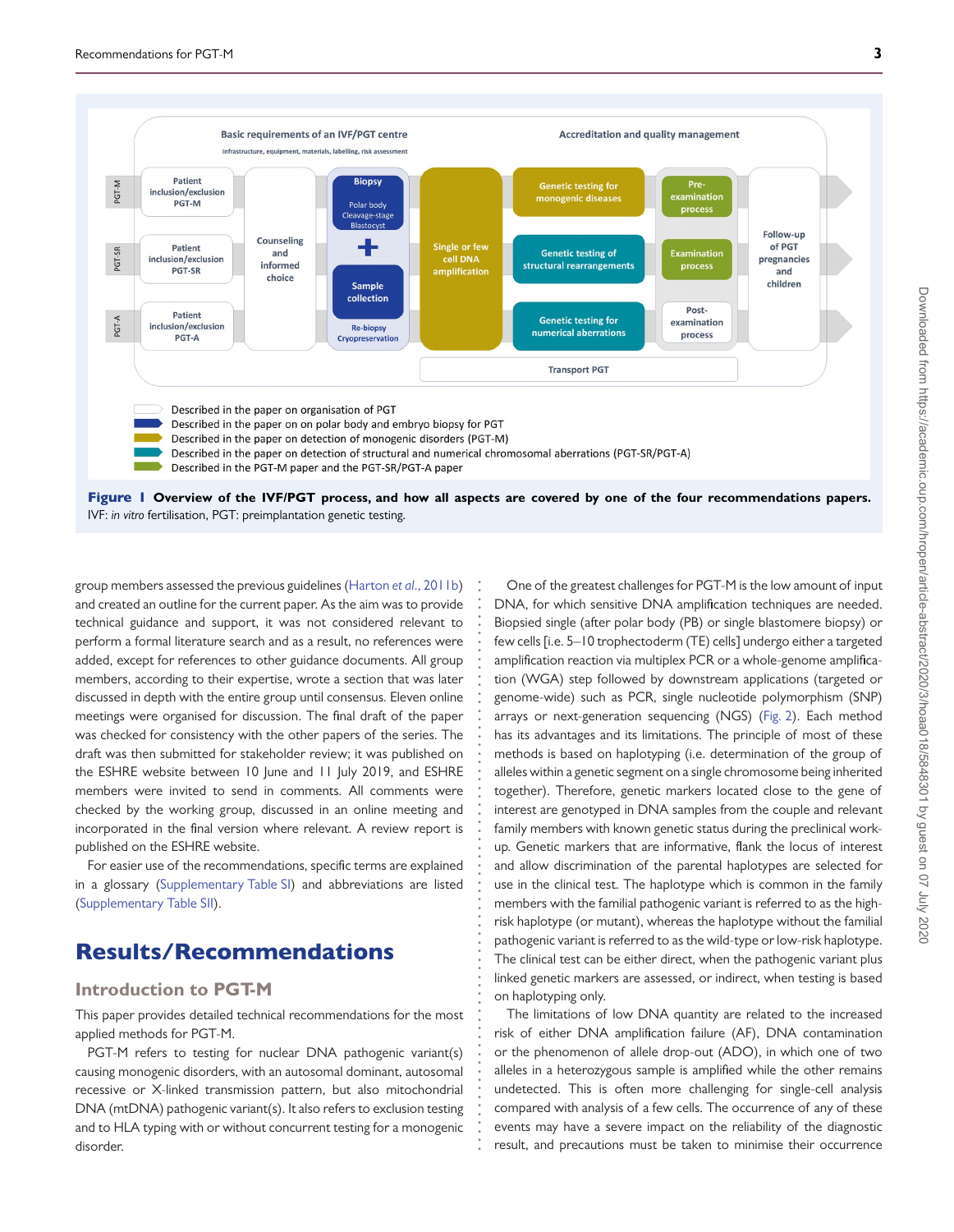



**. . . . . . . . . . . . . . . . . . . . . . . . . . . . . . . . . . . . . . . . . . . . . . . . . . . . . . . . . . . . . . . . . . . . . . . . .**

or improve their detection during the test set-up and its clinical implementation.

The recommendations formulated in this section are independent of the testing method applied.

#### <span id="page-3-0"></span>*Training and personnel*

- Genetic testing procedures should be performed under the supervision of a specialised geneticist, competent and authorised to perform clinical diagnostics according to local or national regulations.
- All personnel undertaking genetic testing should be trained adequately as required in a genetic laboratory and should follow written standard operating procedures (SOPs).
- Training for each technique should be documented. Prior to working on clinical specimens, the following recommendations apply for each trainee;
	- For tubing, training is discussed in the paper on PB and embryo [biopsy for PGT \(ESHRE PGT Consortium and SIG-Embryology](#page-16-9) Biopsy Working Group *et al*., 2020).
	- For targeted PCR, it is recommended that 30 to 50 singleor few-cell samples are subjected to multiplex PCR, in two or three separate testing rounds and successfully processed. Negative controls should be included to monitor contamination in each round.
	- For WGA, it is recommended that 30 to 50 single- or few-cell samples are subjected to WGA and that the WGA products are successfully processed in downstream application(s), in multiple separate testing rounds. Negative controls should be included to monitor contamination in each round.

### *Laboratory infrastructure, equipment and materials*

General aspects of infrastructure, equipment and materials are covered [in the paper on organisation of PGT \(ESHRE PGT Consortium Steering](#page-16-10) committee *et al*., 2020).

#### *Labelling and witnessing*

General guidance on labelling and witnessing is covered in the paper on organisation of PGT (ESHRE PGT Consortium Steering committee *et al*., 2020).

# **Single- or few-cell methods**

PGT-M can be subdivided into the pre-examination process and the clinical cycle (examination process). The pre-examination process includes preclinical work-up with informativity/segregation analysis and eventually test development followed by validation. For informativity/segregation analysis, short tandem repeat markers (STR) or SNP marker genotyping is performed on DNA samples from the couple and related family member(s) to identify informative markers and to establish which combination of marker alleles (haplotype) segregates with the pathogenic variant. If the high-risk haplotype is determined during work-up, an indirect testing method can be applied. Alternatively, a direct method is chosen where the detection of the pathogenic variant is combined with the genetic markers for haplotype confirmation. For some cases, it will not be possible to determine the high-risk haplotype during work-up, for instance when a *de novo* pathogenic variant is present or when no relevant family DNA samples can be obtained (see also section *De novo* [pathogenic variant\(s\)\)](#page-13-0). In these cases, it may be determined during the clinical cycle based on the results from the biopsied embryo cells.

The following section describes pathogenic variant and genetic marker loci and the most applied methods for their detection.

#### *Pathogenic variant and genetic marker loci*

Pathogenic variant loci can be nuclear or mitochondrial and involve germline genetic variant(s) proven to be disease causing (previously termed mutation). Whether the pathogenic variants themselves are incorporated in the clinical test depends on multiple factors, including the nature of the pathogenic variant (familial or *de novo*), the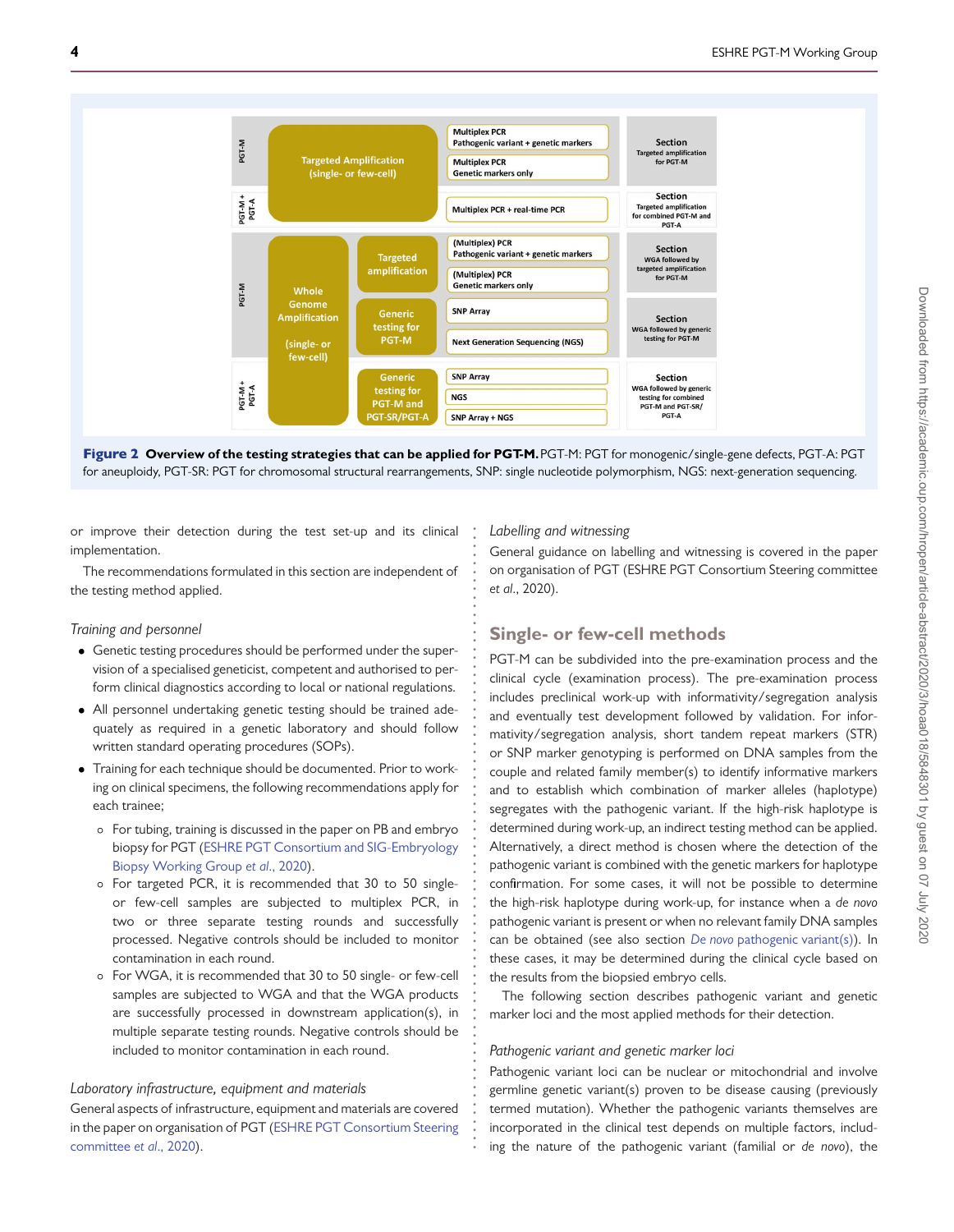availability of relevant family DNA samples, the variant type and the preclinical work-up results. For mitochondrial diseases the variant is always included, because the test is based on the determination of the percentage of the genetic variant present in the embryo.

STR markers are short tandemly repeated DNA sequences (dinucleotides are the most common), which are highly polymorphic and quite abundant in the human genome (one STR per 2000–10 000 bp). Useful STR markers are taken from published papers or*in silico* selected from public databases and usually involve many alleles (high heterozygosity). STR loci are targeted with fluorescently labelled primers and coamplified in a multiplex PCR reaction.

A fully informative STR marker will have different amplicon sizes for each of the four parental alleles, allowing discrimination of all possible embryo genotypes and detection of problems of contamination, ADO, recombination and copy number aberrations. A partially informative (semi- or limited informative) STR marker indicates that not all embryo genotypes can be distinguished and is less powerful in detecting additional problems. A non-informative STR marker is a marker that cannot distinguish between an affected and an unaffected embryo. This is illustrated in an example for an autosomal dominant disorder [\(Table I\)](#page-5-0).

The ranking of the marker according to its informativity takes into consideration the presence of unique alleles on the low-risk haplotype, confirming the presence of this haplotype. The ranking can be used when developing a new test, but any (partially) informative marker included in an existing protocol can be helpful, independent of its ranking.

SNPs are mostly biallelic and have a lower information content per marker compared to STRs. Three informative SNPs provide equivalent information to a single informative STR, but SNPs are much more abundant (one SNP per 300–1000 bp), easier to interpret and amenable to high-throughput analysis.

A SNP combination in a couple is informative when a clear distinction between the high-risk and low-risk allele(s) can be made. An informative SNP marker in which the wild-type allele is unique is the most powerful, as unaffected embryos are then distinguished by heterozygous SNPs, limiting the misdiagnosis risk due to ADO. This is illustrated in an example for an autosomal dominant disorder [\(Table II\)](#page-6-0).

Informativity results are first evaluated for each marker separately; afterwards, the overall effectiveness of the selected set of markers to be used in the clinical test is assessed for its ability to evaluate the status of the embryo relative to the monogenic disorder, as well as other parameters such as occurrence of ADO, monosomy, trisomy and parental (mostly maternal) contamination.

#### *Basic methods for allele discrimination*

Pathogenic variant and marker loci are amplified with PCR primer pairs in which one primer is fluorescently labelled, allowing sensitive detection of the amplification products afterwards. The method is designed so that wild-type and pathogenic or high-risk allele discrimination is part of the amplification itself [e.g. double amplification refractory mutation system (D-ARMS)], or allele discrimination is carried out in a post-amplification step (e.g. mini-sequencing). In some cases, a DNA purification step may be required to remove primers and buffer components of the amplification reaction, before starting the postamplification reaction.

#### *Fragment length analysis.*

**. . . . . . . . . . . . . . . . . . . . . . . . . . . . . . . . . . . . . . . . . . . . . . . . . . . . . . . . . . . . . . . . . . . . . . . . . . . . . . . . . . . . . . . . . . . . . . . . . . . . . . . . . . . . . . . . . . . . . . . . . . . .**

*Principle of the test* This approach is based on different migration patterns of fluorescently labelled DNA molecules according to their molecular weight or size. Fragment length analysis is usually carried out via capillary electrophoresis on an automated sequencer. Allele discrimination for STR markers and insertion/deletion pathogenic variant loci is performed via fragment length analysis directly following PCR.

*Limitations of the test* For pathogenic variant(s), direct allele discrimination following PCR via fragment length analysis is limited to variants that generate DNA fragments of different size. Although it is technically feasible to distinguish fragments differing by 1 bp, this may require another strategy for more accurate discrimination. For other loci, such as SNPs and single nucleotide variant(s) which do not generate PCR products of different size, direct amplification methods exist (e.g. D-ARMS), but often amplification is followed by post-PCR reactions for allele discrimination. The direct detection of complex and/or larger gene rearrangements may not be feasible, as the exact break points are often unknown, or their amplification is not possible as single- or few-cell targeted PCR fragments usually remain below 500 bp.

For STRs, especially with dinucleotide repeats, stutter patterns (one repeat unit less in size) may complicate allele discrimination and make data interpretation more difficult.

#### *Restriction enzyme digestion.*

*Principle of the test* A common form of DNA sequence variation detection is based on the ability of restriction enzymes to recognise specific DNA sequences and cleave the strands very close to, or at the site of, the variant. As a variant can create or destroy a restriction site, fragment length analysis will reveal the presence or absence of the variant. This method is a post-PCR reaction, which may require a prior DNA purification step. The restriction enzyme digestion is followed by fragment length analysis. It is recommended to always check for complete restriction digestion.

*Limitations of the test* This approach can be used if the pathogenic variant creates or destroys a restriction site. If not, primer design may be adapted in order to generate an artificial restriction site.

It is preferable to apply this method in cases where the pathogenic variant destroys rather than when it creates a restriction site. When the pathogenic variant destroys a restriction site, the normal allele will be digested whereas the mutant allele will remain undigested. When the pathogenic variant creates a restriction site, failed or incomplete digestion could lead to misdiagnosis.

#### *Double amplification refractory mutation system.*

*Principle of the test* Double amplification refractory mutation system (D-ARMS) allows the amplification of both the wild-type and the pathogenic or high-risk allele for single nucleotide pathogenic variant(s). The test relies on a set of three PCR primers: a common fluorescently labelled primer, and two primers located at the target site with the last 3' nucleotide overlapping the single nucleotide pathogenic variant, one primer being specific for the normal allele and one specific for the mutant allele. A tail is added at the  $5'$  end of one primer to enable sizing discrimination between wild-type and pathogenic or highrisk alleles following single-round PCR and fragment length analysis. For ARMS primers, it is recommended to introduce an additional mismatch between three and five nucleotides upstream of the  $3'$  end of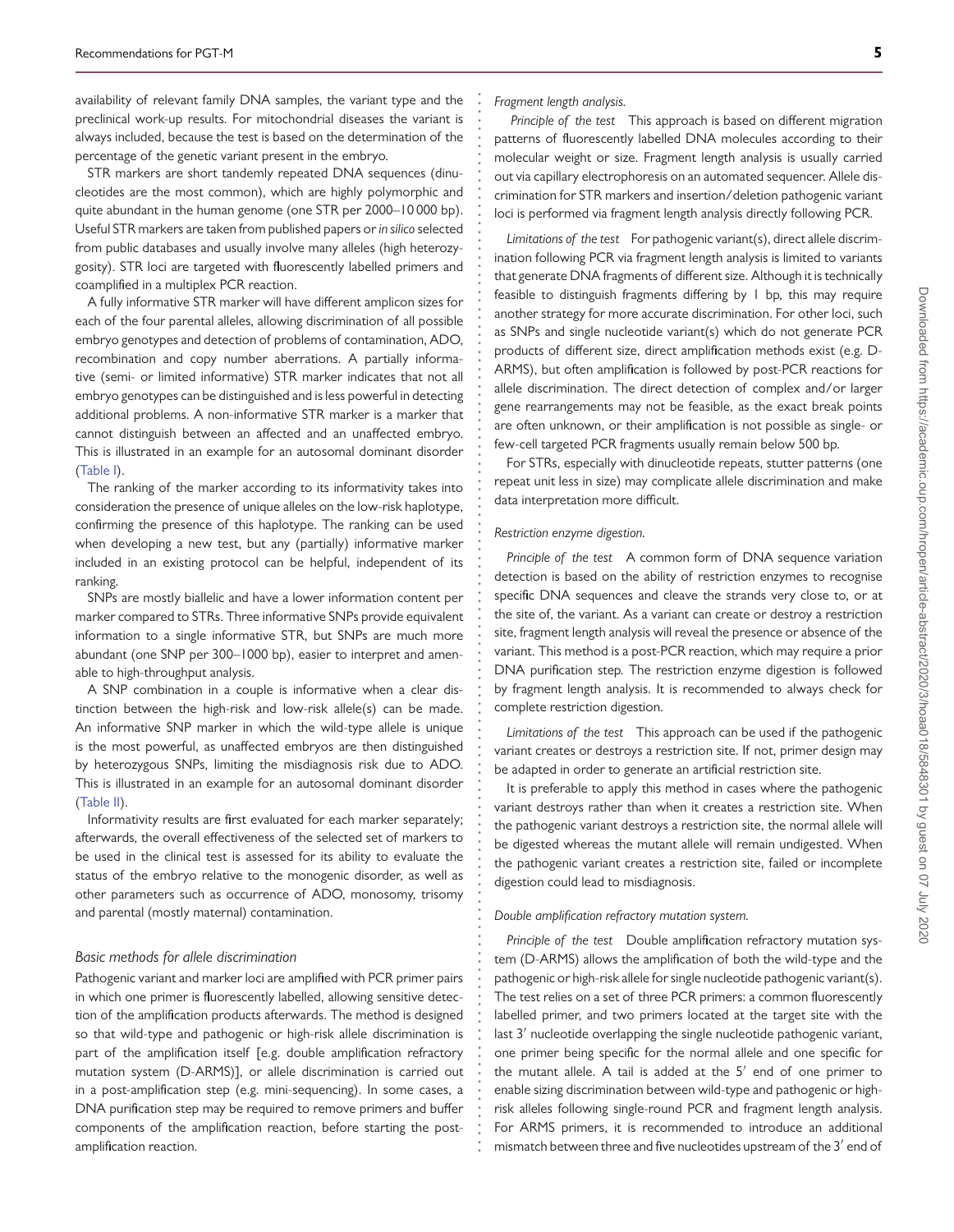<span id="page-5-0"></span>

| Affected<br>partner<br>male | Unaffected<br>partner<br>female | Informativity              | ion in<br>the embryo<br><b>ADO</b><br>detecti | maternal con-<br>Detection of<br>tamination | Additional info<br>on monosomy/<br>trisomy | Comments                                                                                                                                                                                                                                                                                                                                                                                                                                                                                                  | Recommendation<br>for PGT-M<br>(ranking <sup>1</sup> ) |
|-----------------------------|---------------------------------|----------------------------|-----------------------------------------------|---------------------------------------------|--------------------------------------------|-----------------------------------------------------------------------------------------------------------------------------------------------------------------------------------------------------------------------------------------------------------------------------------------------------------------------------------------------------------------------------------------------------------------------------------------------------------------------------------------------------------|--------------------------------------------------------|
| $124 - 126*$                | $120 - 122$                     | informative<br>Fully       | Yes                                           | Yes                                         | Yes                                        | 4 distinctive parental alleles                                                                                                                                                                                                                                                                                                                                                                                                                                                                            | Preferred marker (1)                                   |
| $124 - 126*$                | $120 - 20$                      | Informative                | Yes                                           | $\frac{\circ}{2}$                           | Partially                                  | for a third allele. The wild-type allele is a unique allele.<br>heterozygous, the unaffected partner is homozygous<br>3 distinctive parental alleles, the affected partner is                                                                                                                                                                                                                                                                                                                             | Good marker (2)                                        |
| $124 - 126*$                | $120 - 126$                     | informative<br>Partially   | Partially                                     | Partially                                   | Partially                                  | therefore it is uncertain if both paternal and maternal<br>Unaffected embryos (124-120 or 124-126) can be<br>heterozygous, but the mutant allele of the affected<br>distinguished, as well as one genotype of affected<br>partner is shared with an allele of the unaffected<br>3 distinctive parental alleles, both partners are<br>embryos (126*-120). The second genotype of<br>partner. The wild-type allele is a unique allele.<br>affected embryos is homozygous (126*-126)<br>alleles are present. | Usable marker (3)                                      |
| $124 - 126*$                | $126 - 126$                     | informative<br>Partially   | Partially                                     | $\frac{1}{2}$                               | Partially                                  | about the wild-type allele and is therefore limited in<br>2 distinctive parental alleles, the wild-type allele is a<br>unique allele; the marker yields only information<br>yso                                                                                                                                                                                                                                                                                                                           | Usable marker (4)                                      |
| $124 - 126*$                | $120 - 124$                     | informative<br>Partially   | Partially                                     | Partially                                   | Partially                                  | heterozygous, but the wild-type allele of the affected<br>genotype of unaffected embryos (124-120) can be<br>distinguished from affected embryos (126*-120 or<br>embryos is homozygous (124-124), therefore it is<br>uncertain if both paternal and maternal alleles are<br>partner is shared by the unaffected partner. One<br>126*-124); the second genotype of unaffected<br>3 distinctive parental alleles, both partners are<br>present.                                                             | Usable marker (5)                                      |
| $124 - 126*$                | $124 - 124$                     | informative<br>Partially   | Partially                                     | $\frac{1}{2}$                               | Partially                                  | unique allele; the marker yields limited information<br>2 distinctive parental alleles, the mutant allele is a<br>about the mutant allele.                                                                                                                                                                                                                                                                                                                                                                | Usable marker (6)                                      |
| $124 - 126*$                | $124 - 126$                     | informative<br>Partially   | Partially                                     | $\frac{\circ}{2}$                           | $\frac{1}{2}$                              | marker yields very limited information (to be used in<br>2 distinctive parental alleles, no unique alleles; the<br>combination with other markers)                                                                                                                                                                                                                                                                                                                                                        | Usable marker (7)                                      |
| $126 - 126*$                | Any genotype                    | informative<br>$rac{c}{2}$ |                                               |                                             |                                            | No information about the monogenic disorder but<br>may yield information on parental contribution.                                                                                                                                                                                                                                                                                                                                                                                                        | Not recommended                                        |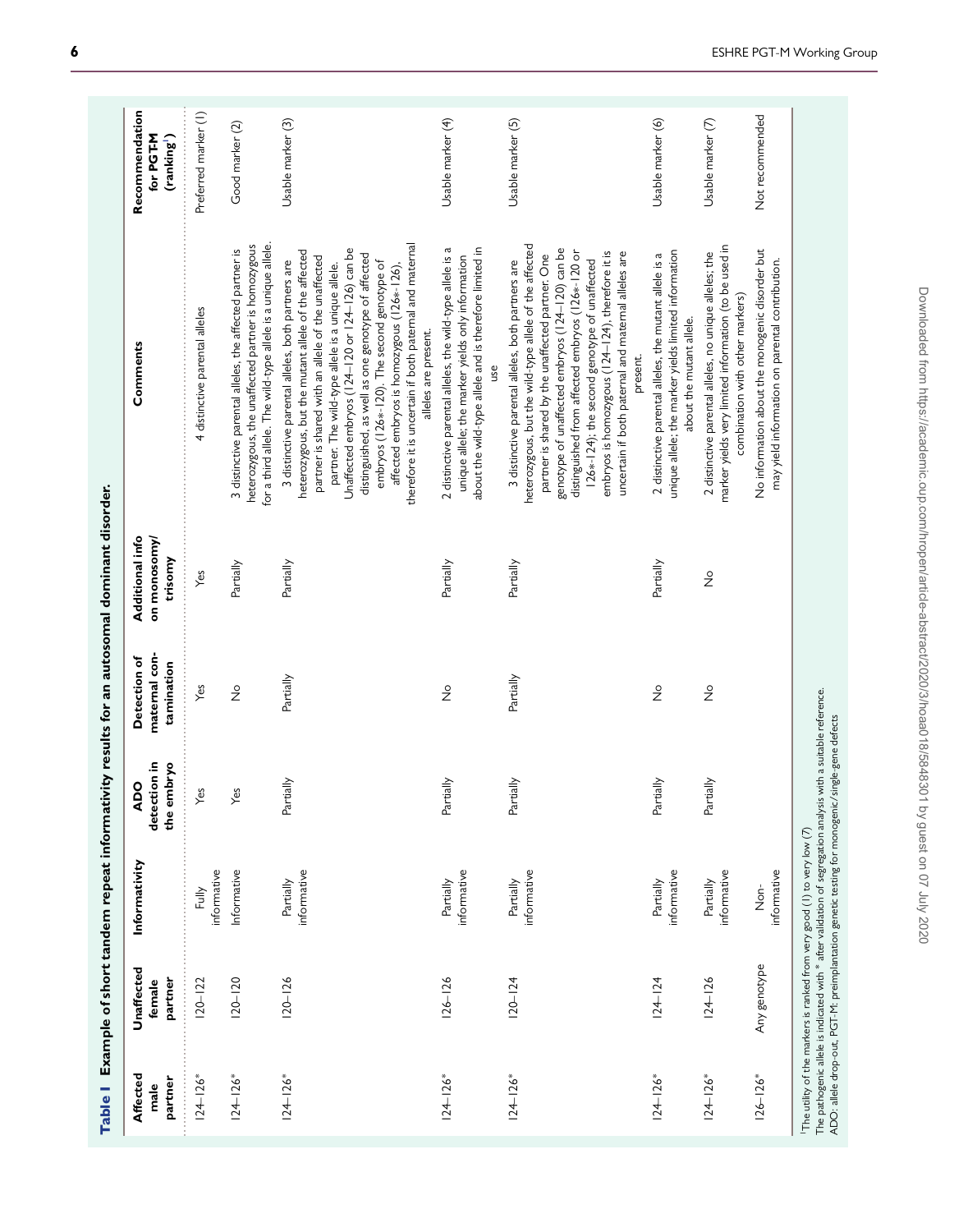| <b>Affected</b><br>male<br>partner | <b>Unaffected</b><br>female<br>partner | Informativity   | <b>ADO</b><br>detection in<br>the embryo | <b>Detection</b><br>of maternal<br>contamina-<br>tion | <b>Additional</b><br>info on<br>monosomy/<br>trisomy | <b>Comments</b>                                                                                                                                                                       | Recommen-<br>dation for PGT-M<br>(ranking') |
|------------------------------------|----------------------------------------|-----------------|------------------------------------------|-------------------------------------------------------|------------------------------------------------------|---------------------------------------------------------------------------------------------------------------------------------------------------------------------------------------|---------------------------------------------|
| $A^*B$<br>$AB^*$                   | AA<br><b>BB</b>                        | Informative     | Partially                                | No                                                    | Partially                                            | The wild-type allele is a<br>unique allele, therefore<br>unaffected embryos are<br>heterozygous and can be<br>distinguished                                                           | Preferred marker (1)                        |
| $AB^*$<br>$A^*B$                   | AA<br><b>BB</b>                        | Informative     | Partially                                | No                                                    | Partially                                            | The mutant allele is a<br>unique allele therefore<br>unaffected embryos are<br>homozygous; therefore, it<br>is uncertain whether both<br>paternal and maternal<br>alleles are present | Usable marker (2)                           |
| $A^*B$ or $AB^*$                   | AB                                     | Non-informative | <b>No</b>                                | <b>No</b>                                             | <b>No</b>                                            | The marker yields very<br>limited information (to be<br>used in combination with<br>other markers)                                                                                    | Usable marker (3)                           |
| AA or BB                           | Any genotype                           | Non-informative |                                          |                                                       |                                                      | No information                                                                                                                                                                        | Not recommended                             |

**. . . . . . . . . . . . . . . . . . . . . . . . . . . . . . . . . . . . . . . . . . . . . . . . . . . . . . . . . . . . . . . . . . . .**

Table II **Example of single nucleotide polymorphism informativity results for an autosomal dominant disorder.**

<span id="page-6-0"></span><sup>1</sup> The utility of the markers is ranked from very good (1) to very low (3)

The pathogenic allele is indicated with \*after validation of segregation with a suitable reference.

each specific primer to increase the discrimination potential between pathogenic or high-risk and wild-type alleles.

*Limitations of the test* D-ARMS is not recommended when the pathogenic variant is part of a nucleotide stretch, since the difference in amplification specificity between pathogenic or high-risk and wild-type alleles may be insufficient.

#### *Real-time PCR for pathogenic variant detection and genotyping.*

*Principle of the test* Real-time PCR is a closed-tube system where amplification is monitored in real time and post-PCR processing steps are not required. A first-round multiplex PCR precedes the nested realtime PCR to enable multiplexing for concurrent amplification of the variant locus (or loci) and informative markers. Probe design is flexible, and the most commonly used are hybridisation and hydrolysis probes. There are a number of real-time PCR platforms and chemistries suitable for PGT-M genotyping.

*Limitations of the test* This approach requires dedicated instruments, and the possibility of multiplexing is limited depending on the real-time PCR platform (limited number of detector channels).

#### *Mini-sequencing.*

*Principle of the test* Mini-sequencing is based on Sanger sequencing but without sequencing the entire PCR product. The mini-sequencing reaction requires purified PCR products as template, together with a specific unlabelled mini-sequencing primer (forward and/or reverse), designed to anneal adjacent to the target site. The mini-sequencing primer is extended with a single dideoxy nucleotide, complementary to the target site. Each dideoxy nucleotide is labelled with a different fluorochrome, allowing alleles to be distinguished on an automated

sequencer. This detection method is mainly used in cases of base substitutions, but it can also be applied for small insertions or deletions.

*Limitations of the test* When applying this detection method in cases of small insertions or deletions, the nucleotide may be the same in the presence or absence of the pathogenic variant, and mini-sequencing primer design should be adapted.

#### <span id="page-6-1"></span>*Single- or few-cell targeted amplification*

Following embryo biopsy, biopsied cell samples are washed, transferred to reaction tubes and lysed. Amplification reaction components are then added directly to the lysed cell(s) without prior DNA purification. Samples undergo either targeted amplification by means of multi-plex PCR or WGA (see ['Single- or few-cell whole-genome amplification'](#page-7-0)). The prevention of external DNA contamination is mandatory, together with accurate and strict sample processing. This requires a specialised laboratory environment and working practice.

When performing targeted amplification on single or few cells, the following recommendations apply.

*Laboratory infrastructure, equipment and materials.* General aspects on infrastructure, equipment and materials are covered in the paper on [organisation of PGT \(ESHRE PGT Consortium Steering committee](#page-16-11) *et al*., 2020). For targeted amplification-based PGT specifically, the following recommendations are made:

#### *Infrastructure*

- There should be a physical separation between the genetic laboratories and the biopsy laboratory.
- There should be a physical separation of the preamplification (preferentially a positive pressure room with a dedicated laminar flow hood) and the post-amplification (preferentially a negative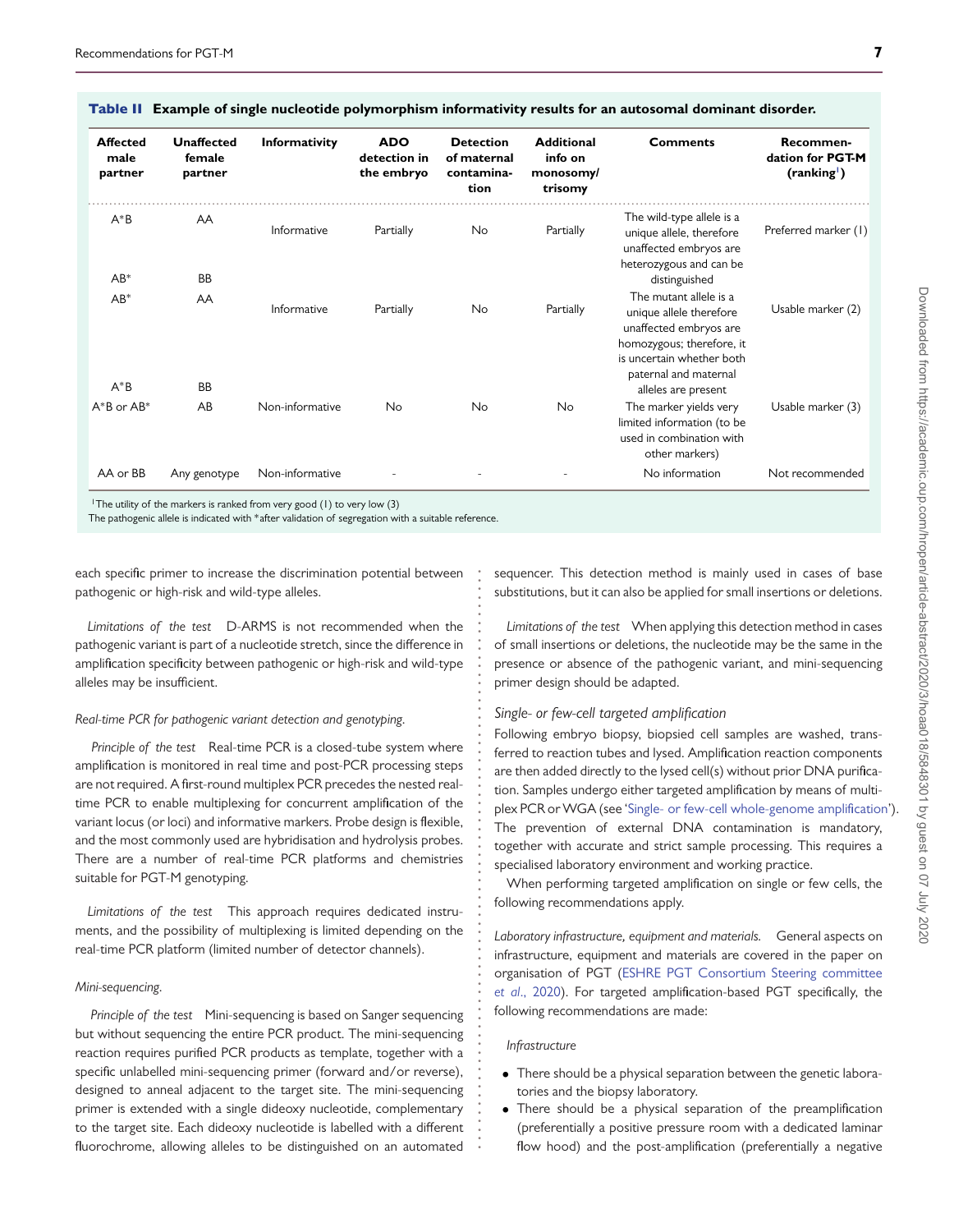pressure room) areas. It is recommended to have the thermal cyclers in a dedicated room (amplification area). If this is not possible, it is acceptable to have them in the post-amplification area.

- When positive and negative pressure rooms are present, they are preferably enclosed by a locked chamber.
- Secondary amplification reactions can be performed in the postamplification area in a simple cabinet such as a PCR workstation or a dedicated area in which one has a restricted area to process the samples.
- A dedicated set of equipment (including thermal cyclers), consumables and laboratory coats should be used for each designated area and not be exchanged between these areas.
- An appropriate unidirectional workflow should be in place, avoiding any backflow of amplified products to the preamplification area.
- Preferably, the pre- and post-amplification rooms/areas should be equipped with UV-C light for DNA decontamination.

*Equipment.* Equipment required for amplification-based analysis of samples includes the following:

- class II safety cabinets, preferably equipped with UV-C light, to prevent contamination of samples at the preamplification stage; - simple cabinets;
- thermal cyclers with heated lids;
- micro-centrifuges, vortex and pipettes;
- capillary gel electrophoresis equipment for fragment analysis following amplification.

*Materials.* Specific materials required for targeted amplification of samples include the following:

- lysis buffers, (pre)amplification enzymes and primers/probes specific to each amplification method used;
- capillary gel electrophoresis materials.

*Tubing of samples.* General recommendations about biopsy and transfer of samples to tubes (referred to as tubing) are provided in the [paper on PB and embryo biopsy for PGT \(ESHRE PGT Consortium](#page-16-9) and SIG-Embryology Biopsy Working Group *et al*., 2020).

*Work practice controls.* It is recommended to use positive and negative (no DNA) controls.

- As a positive control sample, diluted and/or undiluted genomic DNA from the couple is recommended. DNA samples from other family members may also be included. In addition, single- or fewcell samples can be used. Positive control cell samples can be lymphocytes, buccal cells or cultured cells. If the test includes the pathogenic variant detection, it is recommended to use:
	- For dominant diseases: DNA samples with high-risk and lowrisk genotypes;
	- For X-linked diseases: DNA samples with high-risk, low-risk, male and female genotypes;
	- For recessive diseases: DNA samples with heterozygous pathogenic variant carrier, homozygous normal, and (if available) homozygous or compound heterozygous genotypes.
- Negative controls should be included to confirm that there was no contamination introduced from the procedure of sample collection or from the amplification reactions.
- A minimum of one negative control per buffer (sample collection buffer or washing media, depending on the protocols of the PGT centre) is recommended to control for contamination during each step of cell sample collection (i.e. the IVF laboratory negative control); for example, collection at two different time points for a specific cohort of embryos should yield a minimum of two negative controls of this type. As the contamination risk is substantially higher when working with single cells in comparison with few cells, the number of negative controls should preferably be increased, preferably one negative control per biopsied embryo;
- A minimum of one negative control with amplification mixture only is recommended to control for contamination during setting up of amplification reactions (i.e. the genetic laboratory negative control).

#### <span id="page-7-0"></span>*Single- or few-cell WGA*

**. . . . . . . . . . . . . . . . . . . . . . . . . . . . . . . . . . . . . . . . . . . . . . . . . . . . . . . . . . . . . . . . . . . . . . . . . . . . . . . . . . . . . . . . . . . . . . . . . . . . . . . . . . . . . . . . . . . . . . . . . . . .**

Following embryo biopsy, cell samples are washed and transferred to reaction tubes. After cell lysis, WGA reaction components are added without prior DNA purification. WGA allows the provision of sufficient DNA template from minute DNA samples to carry out subsequent DNA amplifications or to be used with other downstream techniques such as multiple standard PCR testing, array-based comparative genomic hybridisation (aCGH), SNP array or high-throughput assays such as NGS. Moreover, WGA products should be stored, according to the local quality system or legislation, for years (at −20<sup>°</sup>C) to facilitate their use later in time to confirm results/diagnosis or carry out new tests.

Several methods for WGA have been developed over time and are available as commercial kits. Any WGA technique should be evaluated with regards to genomic coverage, high fidelity of the sequence, reliable quantification of copy number variation and technical errors of ADO and allele drop-in (ADI). A WGA method should be selected in function of the downstream application, taking into account advantages and disadvantages. Currently, multiple displacement amplification (MDA) is recommended for PGT-M (e.g. SNP haplotyping), whereas displacement degenerate oligonucleotide-primed PCR (DOP-PCR) (marketed as Picoplex/Sureplex) is the method of choice for the detection of chromosomal copy number variation.

When applying WGA on single or few cells, the recommendations for laboratory infrastructure, equipment and materials, tubing and controls are described below.

*Laboratory infrastructure, equipment and materials.* In general, follow the recommendations as stated in section ['Single- or few-cell targeted](#page-6-1) [amplification'](#page-6-1).

The following additional recommendations are made for infrastructure, equipment and materials, specifically for WGA.

*Infrastructure.* As WGA is a first round (primary) amplification step, it should be performed in the preamplification room/area. Reactions starting from WGA products are considered secondary reactions and should be performed in a separated area. Successful amplification should be confirmed before proceeding to downstream applications.

*Equipment.* Additional equipment includes the following:

– gel electrophoresis equipment to check for successful amplification;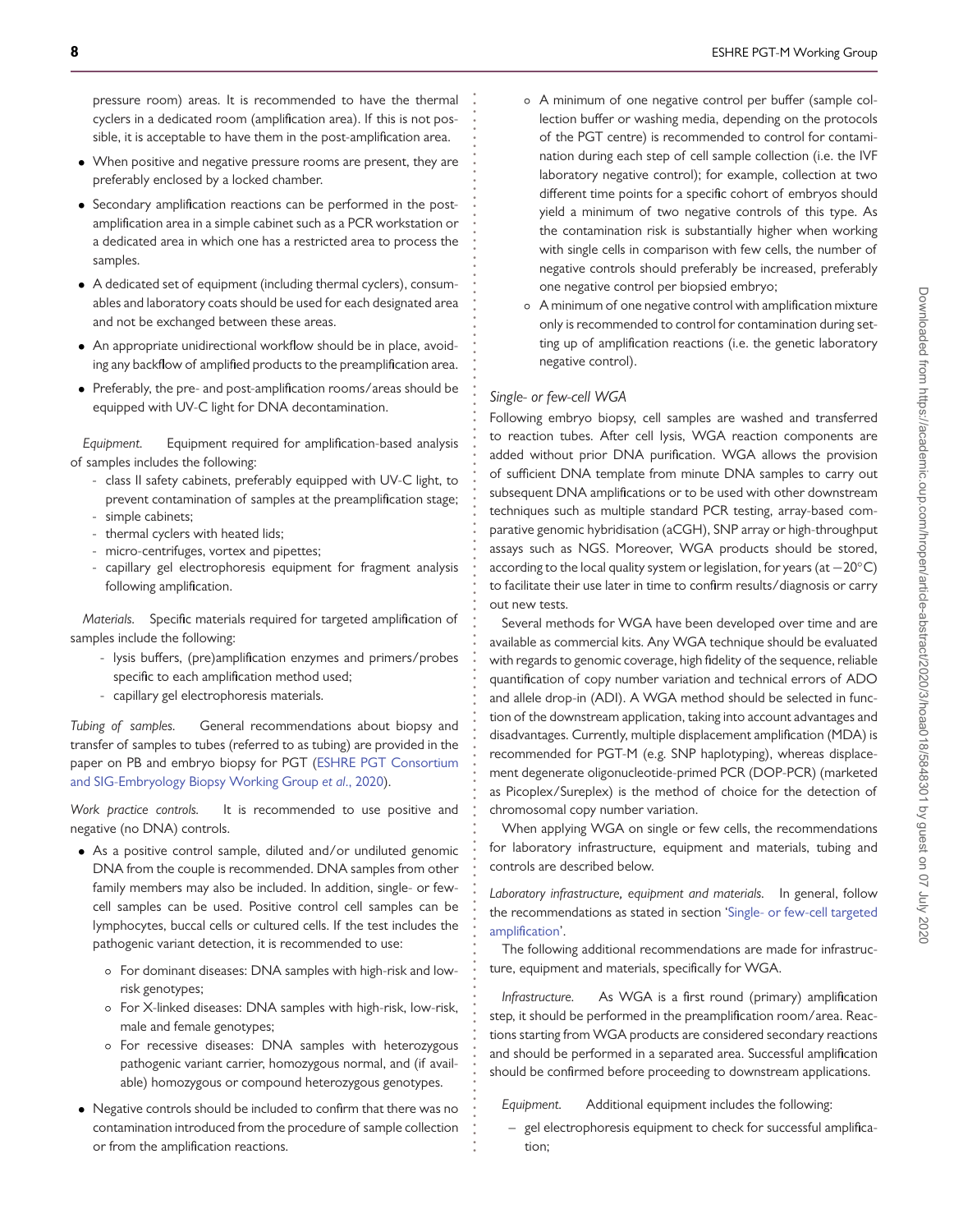- fluorometer for DNA quantification; the use of a DNA quantification system (to determine the amount of amplified DNA after WGA) is optional;
- specific equipment, depending on the downstream application.

*Materials.* Specific materials required for WGA of samples include the following:

- reagents specific to each WGA method used;
- reagents for DNA quantification following WGA;
- specific reagents, depending on the downstream application.

*Tubing of samples.* General recommendations about biopsy and tubing are provided in the paper on PB and embryo biopsy for PGT [\(ESHRE PGT Consortium and SIG-Embryology BiopsyWorking Group](#page-16-9) *et al*., 2020).

*Work practice controls.* Positive and negative controls should be included to monitor the WGA reaction, as described in section ['Single- or few-cell targeted amplification'](#page-6-1).

It is acceptable to include these controls only at the level of the WGA reaction and omit them from downstream reactions.

### **Pre-examination process**

The pre-examination process includes preclinical work-up with informativity/segregation analysis and test development followed by validation.

*Informativity/segregation analysis.*

- It is recommended that the original molecular genetic reports including the description of identified variants together with the appropriate gene reference sequence are obtained from an accredited laboratory. It is advisable to confirm the pathogenic variant(s) whenever possible.
- It is recommended to perform a preclinical work-up to assess PGT-M feasibility, identify informative genetic markers, establish parental haplotypes (when possible) and work on a clinical testing strategy.
- It is recommended to perform the informativity/segregation analysis for STR markers as well as for SNP markers. The results allow evaluation of the expected genotypes in the embryos.
- A geneticist experienced in pedigree and linkage analysis should determine which familial DNA samples are needed for a reliable and accurate diagnosis.
- For all diseases, samples should be collected from the prospective parents and close relatives with known disease status (proven via genetic reports) to establish the high-risk and low-risk haplotypes.
	- For dominant diseases, it is recommended that these samples include DNA from at least one affected (ideally two) and/or one unaffected individual as a reference.
	- For recessive diseases, these would include at least a homozygous or compound heterozygous affected individual, one carrier and one non-carrier individual as a reference.
	- For X-linked diseases, an affected individual must be used as a reference and/or one unaffected individual. A proven carrier would also be recommended.

• When no suitable family members are available, the informativity analysis should be performed in the couple and the segregation established during the clinical cycle (or on single sperm).

#### *Testing strategies and test development*

**. . . . . . . . . . . . . . . . . . . . . . . . . . . . . . . . . . . . . . . . . . . . . . . . . . . . . . . . . . . . . . . . . . . . . . . . . . . . . . . . . . . . . . . . . . . . . . . . . . . . . . . . . . . . . . . . . . . . . . . . . . . .**

A test strategy is determined based on informativity/segregation analysis results. Different strategies for amplification and allele discrimination have been clinically applied.

The three main testing strategies for PGT-M are:

- (i) Targeted amplification of informative markers with or without the pathogenic variant(s) in a single-/few-cell multiplex PCR (sections ['Targeted amplification for PGT-M'](#page-8-0) and ['Targeted amplification for combined PGT-M and PGT-A'](#page-10-0)).
- (ii) WGA followed by targeted amplification of informative markers with or without the pathogenic variant(s) (section ['WGA followed by targeted amplification for PGT-M'](#page-10-1)).
- (iii) WGA followed by a generic method such as SNP array or NGSbased sequencing (sections ['WGA followed by generic testing](#page-10-2) [for PGT-M'](#page-10-2)and['WGA followed by generic testing for combined](#page-11-0) [PGT-M and PGT-SR/PGT-A'](#page-11-0)).

The first strategy (i.e. targeted amplification of informative markers in a single-/few-cell multiplex PCR), including the development/validation of a new test, is more time consuming and labour intensive than the WGA-based strategies, and the turnaround time between referral and clinical cycle is significantly increased. The major disadvantage of this approach is that development and validation of the multiplex PCR to the single-/few-cell level has to be repeated with every new gene/locus/variant of interest. The second strategy (WGA followed by targeted amplification) is a step towards a more generic method, because the adaptation/validation of PCR reactions at the single cell level can be omitted from the preclinical work-up. Locus-specific information is available in both cases in the form of either genotypes (pathogenic variant detection, SNP) or allele length (STR). Nevertheless, due to their targeted nature, the majority of these tests do not provide a comprehensive view of the genome. The third approach, the development of genome-wide generic methods, tackles this issue. SNP arrays, as well as sequencing-based approaches, allow genome-wide haplotyping as well as copy number typing. The extent to which the whole genome is analysed depends on the platform and/or approach. SNP array-based methods are restricted by the fixed number of probes included on the platform of choice. Sequencing-based approaches can be more or less comprehensive, depending on the genome coverage, SNP density, and the depth of sequencing. Additionally, sequencingbased approaches are high-throughput and allow automation, reducing hands-on time and minimising the possibility of human errors. The WGA-based strategies are mostly coupled with TE biopsy, which often leaves insufficient time for fresh embryo transfer. This is overcome by cryopreservation and embryo transfer in a deferred cycle.

Further recommendations for test development are given in the following sections.

<span id="page-8-0"></span>*Targeted amplification for PGT-M.* For many years, the co-amplification of genetic markers alone or in combination with the pathogenic variant at the level of single/few cells has been the 'gold standard' procedure for PGT-M. The inclusion of genetic markers in the clinical test improves the accuracy, as it not only allows for indirect pathogenic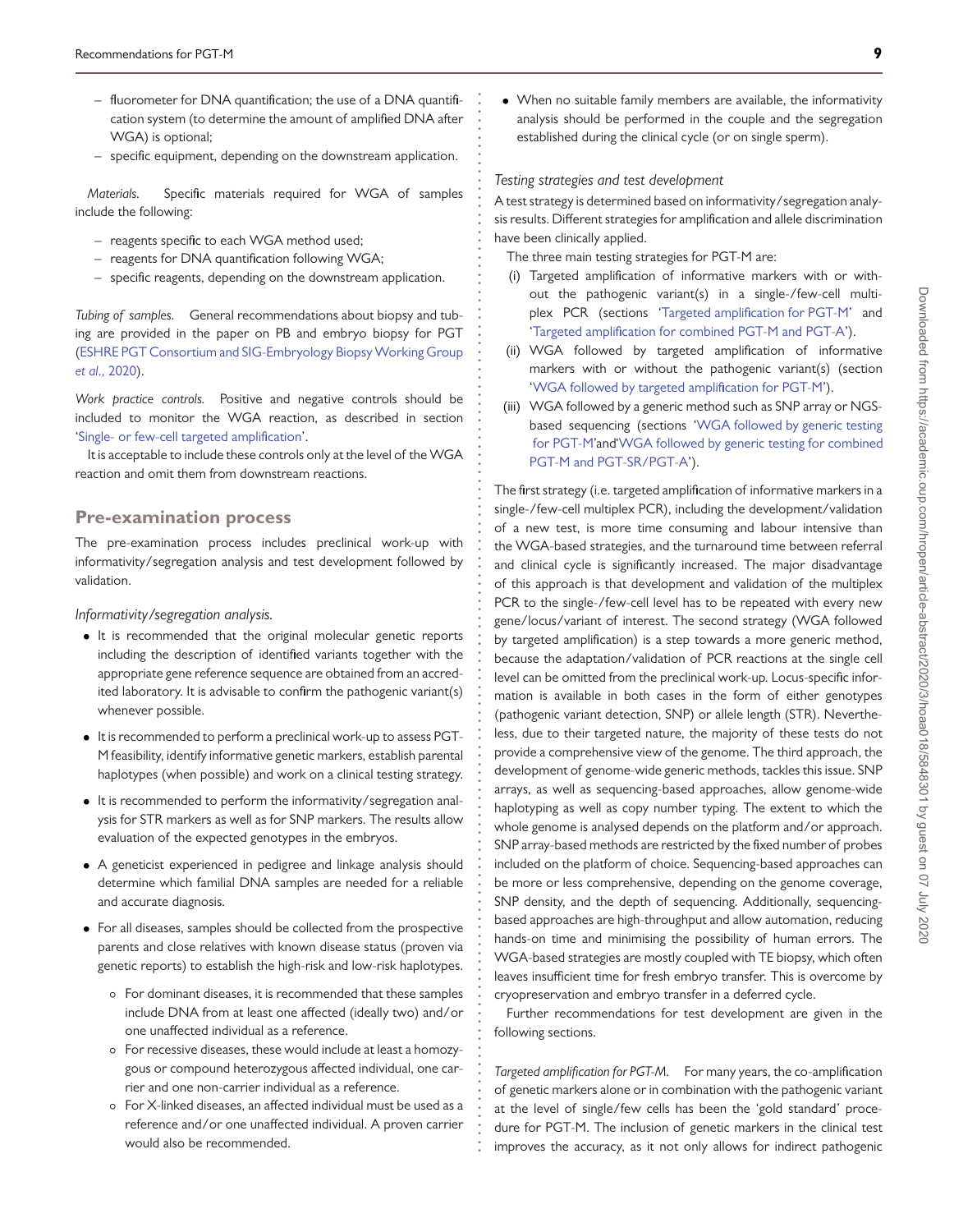variant analysis but also allows for detection of ADO, contamination and recombination.

**. . . . . . . . . . . . . . . . . . . . . . . . . . . . . . . . . . . . . . . . . . . . . . . . . . . . . . . . . . . . . . . . . . . . . . . . . . . . . . . . . . . . . . . . . . . . . . . . . . . . . . . . . . . . . . . . . . . . . . . . . . . .**

Recommendations for single- or few-cell targeted amplification concerning infrastructure, equipment, materials, tubing and work practice controls are described in section ['Single- or few-cell targeted](#page-6-1) [amplification'](#page-6-1). At the preclinical work-up, informativity/segregation analysis is required, together with the development of a locusspecific test at the level of single or few cells. Based on the results of informativity/segregation analysis, suitable STR markers close to the locus of interest are selected for co-amplification in a multiplex PCR, alone or in combination with the pathogenic variant.

The adaptation of PCR reaction conditions is usually carried out in several steps. The selected—most suitable—amplicons are preferably first multiplexed on genomic DNA samples. Further fine tuning is then carried out with single- or few-cell samples. For test development, processing of at least one negative control with amplification mixture only for each amplification reaction is recommended. When working with single or few cells, negative controls with sample collection buffer only should be added as well, to control for contamination during sample collection. The optimised single-/few-cell PCR protocol is then validated on a series of single or few cells along with positive and negative controls (see also section ['Pre-examination validation'](#page-12-0)).

*Familial pathogenic variant* + *genetic markers (STRs and/or SNPs)* When developing pathogenic variant and STR and/or SNPs analysis for single or few cells, the following recommendations are made:

- Amplicons should be designed ideally to be sized between 100 and 500 bp, using combinations of fluorochromes allowing loci discrimination.
- Single-round multiplex PCR is preferred compared with nested or semi-nested PCR as it is less error-prone. When available, the use of STRs with tri-, tetra- or penta-nucleotide repeats is preferable, to reduce any confounding ambivalence due to the phenomenon of stutter patterns and to improve allele discrimination.
- It is recommended to avoid STRs with a very wide range of allele size since the ADO risk of the large alleles is increased even at the genomic DNA level, leading to false homozygous genotypes during preclinical work-up and PGT-M.
- Before moving on to single-cell validation, it is recommended to establish a correct discrimination of pathogenic variant/wild-type or marker alleles of the test at hand. It is recommended to test various genotypes concerning the pathogenic variant or marker of interest using the following DNA samples:
	- **–** affected (autosomal dominant) DNA samples;
	- **–** carrier (autosomal recessive, X-linked diseases) DNA samples;
	- **–** unaffected DNA samples for the pathogenic variant to be tested;
	- **–** DNA samples with heterozygous markers for indirect tests.
- When a protocol is employed for PGT-M, it is recommended to apply the specific test to DNA or single cells from each particular couple, to discover any unexpected test results, which could render future blastomere results questionable (for example, a polymor-

phism which may exist under a primer used in the single-cell assay but not in the routine laboratory assay).

- Polymorphic markers should have a high degree of heterozygosity and produce a clearly interpretable peak pattern and preferably be intragenic.
- When using extragenic markers, it is recommended to stay within a 1-Mb (∼1 cM) distance from the pathogenic variant of interest, to reduce the misdiagnosis risk due to recombination events (on average, loci 1 cM apart are expected to show 1% recombination). If no suitable markers are available within 1 Mb, markers within 2 Mb are acceptable but not advisable. This may be adapted in case of large genes or duplications.
- The risk of misdiagnosis due to recombination should be considered for every marker and is especially important in case of large genes and genes with known recombination hot spots. Careful selection of markers flanking the pathogenic variant of interest will reduce the risk of misdiagnosis due to recombination.
- Defining the minimum number of informative markers required in the single-/few-cell test: assuming validation data of AF and ADO rates per locus remain below 5%, it is recommended to include at least one STR or three SNPs proximal and one STR or three SNPs distal to the region of interest, together with the pathogenic variant locus (choose markers with rank 1 or 2 in [Table I](#page-5-0) and rank 1 in [Table II\)](#page-6-0). In case of AF and ADO rates between 5 and 10%, either the test should be further optimised or a higher number of markers should be included. In case of insufficient markers of the highest rank, markers of lower rank can be selected for test development, but the number of markers should then be increased.
- More markers will make the test more robust; analysis of at least two loci closely linked to and flanking the gene will reduce the risk of unacceptable misdiagnosis owing to ADO. Also, the risk for no diagnosis due to AF of a single amplicon in the multiplex will decrease.

*Genetic markers only (STRs and/or SNPs)* Targeted indirect haplotype-only analysis of single or few cell(s) is applied for (i) exclusion testing, (ii) HLA typing, (iii) in case of an unknown pathogenic variant but the locus/genomic region of interest is proven causative, (iv) triplet repeat expansion (e.g. the fragile X mental retardation 1 (*FMR1*) CGG repeat expansion that is resistant to single cell amplification), (v) large deletions/insertions with unknown breakpoints, (vi) in case direct pathogenic variant testing is not feasible [presence of pseudogene(s), GC-rich sequences refractory to single-cell amplification] or (vii) linkage analysis in general (to avoid developing a test including the pathogenic variant). An indirect testing strategy is only applicable when high-risk and low-risk haplotypes have been established during preclinical work-up (exception, see section '*De novo* pathogenic variant(s)').

In general, when developing an indirect test with STR and/or SNPs for single or few cells, follow the recommendations as stated in the previous section (familial pathogenic variant + genetic markers), except for the minimum number of markers required.

• Assuming validation data of AF and ADO rates per locus remain below 5%, it is recommended to include at least two STRs or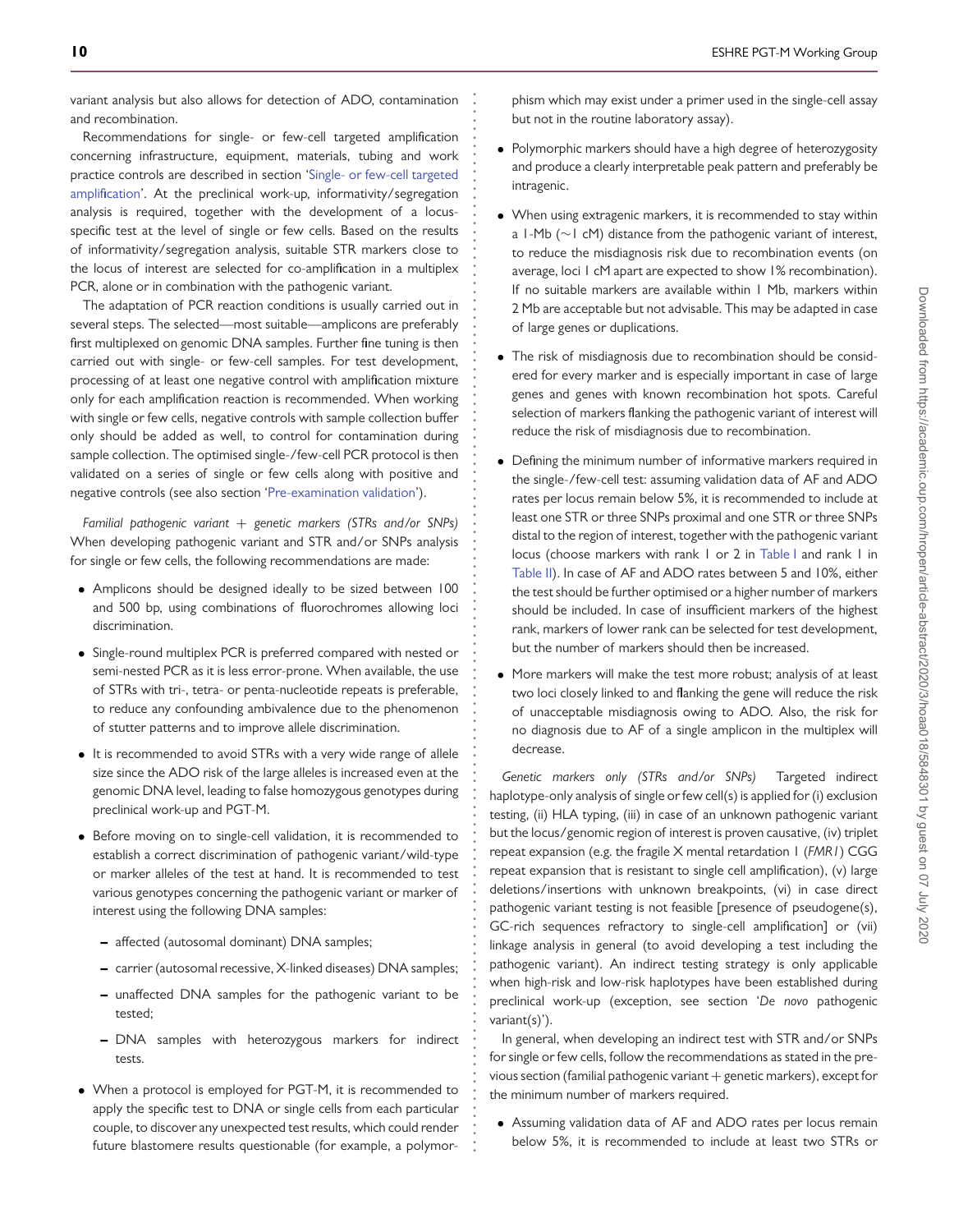six SNPs proximal and two STRs or six SNPs distal to the locus of interest (choose markers according to [Tables I](#page-5-0) and [II\)](#page-6-0). Here too, more markers are required in case higher AF and ADO rates are obtained and more markers will make the test more robust.

**. . . . . . . . . . . . . . . . . . . . . . . . . . . . . . . . . . . . . . . . . . . . . . . . . . . . . . . . . . . . . . . . . . . . . . . . . . . . . . . . . . . . . . . . . . . . . . . . . . . . . . . . . . . . . . . . . . . . . . . . . . . .**

• In cases where the region of interest is located close to a centromere or telomere, flanking markers may not be possible. It is then recommended to include the pathogenic variant in the test strategy and to combine the test with TE biopsy to limit the risk of ADO at the pathogenic variant locus. The risk of misdiagnosis due to recombination should be reconsidered. In exceptional cases where flanking markers are not possible and the pathogenic variant locus cannot be included [e.g. facioscapulohumeral muscular dystrophy (FSHD)], the test strategy will be linked with a higher risk of misdiagnosis. Such exceptional cases should be counselled in-depth, and the need for prenatal testing (of which the availability should be ascertained before the start of the PGT procedure) should be explained.

<span id="page-10-0"></span>*Targeted amplification for combined PGT-M and PGT-A.* PGT-M and PGT-A can be analysed simultaneously using the same biopsy sample in a testing strategy based on real-time PCR. The workflow involves four steps: cell sample lysis, multiplex preamplification, real-time PCR and analysis. After sample collection and cell lysis, samples are subjected to multiplex PCR preamplification for both PGT-A and PGT-M. For PGT-A, a pool of 96 loci is preamplified, representative of four independent regions for each chromosome. For PGT-M, a custom set of amplicons is added, based on preclinical work-up results. Aliquots of the preamplified samples are subsequently interrogated in triplicates or quadruplicates by real-time PCR and relative quantification. Only whole chromosome copy number changes can be detected for PGT-A by this strategy. Automation can be applied to streamline the procedure, which can be completed in 3–4 h and is compatible with fresh transfer, following biopsy and genetic analysis.

<span id="page-10-1"></span>*WGA followed by targeted amplification for PGT-M.* The implementation of WGA for PGT-M has increased concomitantly with the development of TE biopsy and vitrification. The approach of prior single or few-cell WGA followed by standard PCR reactions for a set of STRs flanking the region of interest with or without the pathogenic variant is widely applied. The use of SNPs instead of STRs has been described but the clinical application has been very limited. It is being replaced by SNP array-based or NGS-based haplotyping, as these approaches allow assessment of a multitude of SNPs in a standardised way.

Recommendations for single- or few-cell WGA concerning infrastructure, equipment, materials, tubing and work practices are described in section ['Single- or few-cell whole-genome amplification'](#page-6-1). The following recommendations are made:

- It is recommended to use an MDA-based WGA protocol for haplotyping applications because of better genome coverage and low genotyping error rates.
- At the preclinical work-up, informativity/segregation analysis is required, together with the development of a locus-specific test, using WGA products as template DNA.

• It is recommended to carry out a validation assay for the WGA protocol and the specific downstream test(s) with respect to the number of biopsied cells, to determine the rate of AF, ADO and preferential amplification.

*Familial pathogenic variant* + *genetic markers (STRs and/or SNPs) after WGA* In general, when developing a test with WGA of single or few cells followed by familial pathogenic variant  $+$  STR and/or SNPs analysis, follow the recommendations as stated in section ['Targeted amplification for PGT-M'](#page-8-0).

- ADO rates for WGA plus multiplex PCR at the single cell level are higher (20–30%) than for single-cell multiplex PCR. Biopsy of few cells is recommended for WGA application, as ADO rates will be lower than for single cells.
- Single-cell biopsy is acceptable, but the higher ADO risk should be taken into account when defining the number of markers required in the downstream test.
- Defining the minimum number of fully informative markers required in the few-cell test: assuming validation data of AF and ADO rates per locus remain below 5%, it is recommended to include at least one STRs or three SNPs proximal and one STRs or three SNPs distal to the locus of interest together with the pathogenic variant locus (choose markers according to [Tables I](#page-5-0) and [II\)](#page-6-0). Again, more markers are required in case higher AF and ADO rates are obtained.

*Genetic markers only (STRs and/or SNPs) after WGA.* In general, when developing a test with WGA of single or few cells followed by indirect STR and/or SNP analysis, follow the recommendations as stated in section ['Targeted amplification for PGT-M'](#page-8-0) and in the previous paragraph [familial pathogenic variant  $+$  genetic markers (STRs and/or SNPs) after WGA].

- ADO rates for WGA plus multiplex PCR at the single-cell level may be higher than for single-cell multiplex PCR, and this should be taken into account when defining the number of markers required in the downstream test.
- Defining the minimum number of fully informative markers required in the few-cell test: assuming validation data of AF and ADO rates remain below 5%, it is recommended to include at least two STRs or six SNPs proximal and two STRs or six SNPs distal to the locus of interest (choose markers according to [Tables I](#page-5-0) and [II\)](#page-6-0).
- Here too, more markers are required in case higher ADO rates are obtained.

### <span id="page-10-2"></span>*WGA followed by generic testing for PGT-M*

*SNP arrays for PGT-M only.* SNP arrays are high-density oligo-arrays containing up to several million probes, which allow genotyping of hundreds of thousands of selected SNPs across all chromosomes in a single reaction. The commercially available SNP arrays use various methods for SNP genotyping of sample DNA: hybridisation to SNP allele-specific probes or single-base extension reactions is often applied. A given platform has a preset number of SNPs, and therefore, the position and number of SNPs within the region of interest will be fixed. The arrays are scanned, and SNP genotypes are called based on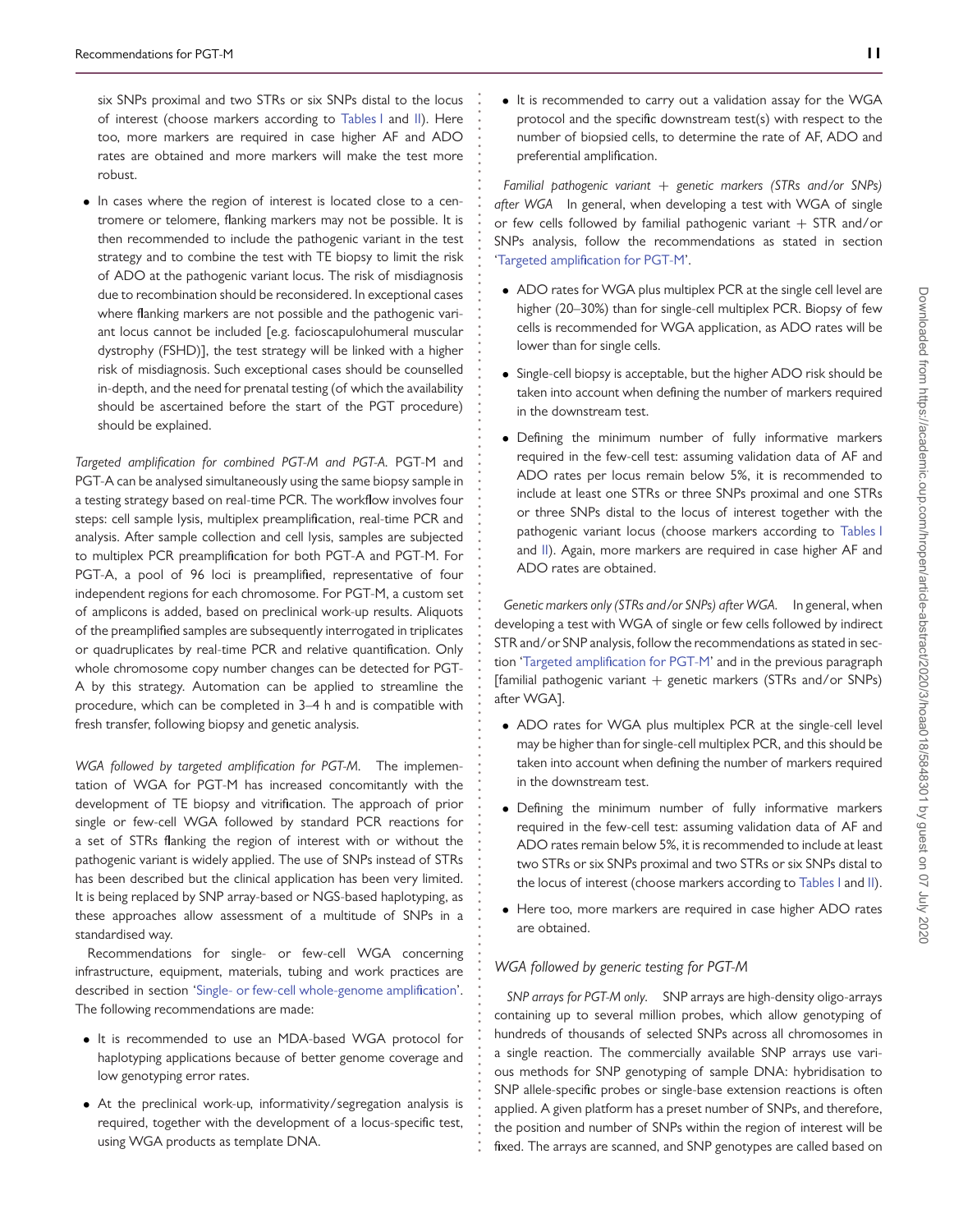the total fluorescence and the ratio of hybridisation intensities for the two SNP alleles.

**. . . . . . . . . . . . . . . . . . . . . . . . . . . . . . . . . . . . . . . . . . . . . . . . . . . . . . . . . . . . . . . . . . . . . . . . . . . . . . . . . . . . . . . . . . . . . . . . . . . . . . . . . . . . . . . . . . . . . . . . . . . .**

The following recommendations are made:

- A relatively high DNA input is necessary for SNP arrays, so that a prior WGA step is required.
- It is recommended to use an MDA-based WGA protocol for haplotyping applications because of better genome coverage and low genotyping error rates compared to other WGA methods.
- As SNP arrays are generic platforms, preclinical work-up only requires informativity/segregation analysis for the locus of interest; the locus-specific development can be omitted.
- It is recommended to carry out a validation assay for the WGA protocol and the SNP arrays in respect to the number of biopsied cells. No-call rates and ADO rates for WGA plus SNP arrays at the single-cell level will be higher than for few cells and this should be taken into account when defining the minimum number of informative SNPs required in the region of interest.
- When using commercially available SNP array protocols, which already have been validated by the manufacturer, it is still recommended to carry out an implementation validation of the complete wet- and dry-laboratory workflow prior to clinical use. For specific recommendation regarding the implementation validation, see also section 'Pre-examination validation'.
- The turnaround time from sample processing to data analysis can vary from 24 h to several days, depending on the setting and the platform of choice. It is recommended that each laboratory validates in-house whether the implementation of shortened protocols has an effect on hybridisation efficiency and data quality.

*Limitations of the test.* SNP array haplotyping requires at least one first degree relative of the partner carrying the mutation for phase determination, as an indirect testing strategy is only applicable when high-risk and low-risk haplotypes have been established during preclinical work-up (exception, see section '*De novo* pathogenic variant(s)').

*NGS for PGT-M only.* In NGS, a DNA polymerase catalyses the incorporation of deoxyribonucleotide triphosphates (dNTPs) into a DNA template during sequential cycles of DNA synthesis. Depending on the sequencing platform, each cycle of nucleotide incorporation is followed by the release of fluorophores or hydrogen ions. This procedure can take place across millions of fragments/molecules in a massively parallel manner.

Several approaches have been developed in the context of PGT-M, including both targeted locus-specific and generic genome-wide haplotyping-based methods. Some of these are commercially available.

The following recommendations are made:

- A relatively high DNA input is necessary for NGS, so that a prior WGA step is required.
- If long-read sequencing is applied, it is recommended to use a suitable WGA to ensure amplification of high molecular weight DNA.
- Given that sequencing-based analysis is a generic approach, preclinical work-up only requires informativity/segregation testing; the locus-specific development can be omitted.
- It is recommended to carry out a validation assay for the WGA protocol and the NGS protocol in respect to the number of biopsied cells.
- When using commercially available NGS-based protocols, which already have been validated by the manufacturer, it is still recommended to carry out an implementation validation of the complete wet and dry-laboratory workflow prior to clinical use. Specific recommendations regarding the implementation validation are provided in section 'Pre-examination validation'.
- Each step in the NGS protocol will contribute to the overall quality of the data set. Quality control (QC) metrics should be established throughout the procedure, among others including analysis of the fragment length before and after adapter incorporation as well as quantification of the prepared library before and after possible size selection, to ensure optimal sample quality and DNA fragment representation in the multiplexed library samples. QC metrics should be established regarding the quality of the final sequencing data.
- Optimal indexing of the samples should be used to ensure that different samples can be efficiently distinguished from each other during demultiplexing of the sequencing data.
- The turnaround time from sample processing to data analysis can vary from 24 h to several days, depending on the setting and the platform of choice. Consequently, an embryo transfer can be planned in the current or a subsequent cycle.

Further general recommendations on NGS are covered in the paper on detection of structural and numerical chromosomal aberrations [\(ESHRE PGT-SR/PGT-A Working Group](#page-16-11) *et al*., 2020).

*Limitations of the test.* A major limitation of NGS methods is the length of reads they produce, a challenge tackled by long read sequencing technologies that allow the sequencing of single DNA molecules.

Generic haplotyping-based approaches require at least one first degree relative for phase determination. As an indirect test, it is not applicable in case of *de novo* pathogenic variant(s) for couples without previous pregnancies (see also section '*De novo* pathogenic variant(s)').

Analysis software is only available for some of the developed approaches. In the absence of appropriate software, support of skilled bioinformaticians needs to be guaranteed and the software will require further validation.

<span id="page-11-0"></span>*WGA followed by generic testing for combined PGT-M and PGT-SR/PGT-A.* Comprehensive PGT refers to the combination of PGT-M and PGT-A. Several methods have been developed towards that direction. These can be based on the parallel processing of the same WGA product with two different approaches, one aimed at PGT-M and the second at PGT-A. Alternatively, using genome-wide approaches enabling concurrent haplotyping and detection of copy number changes allow PGT-M and PGT-A to be simultaneously performed in the same test. These generic approaches can be SNP array-based, sequencing-based or a combination of the two.

The following recommendations are made: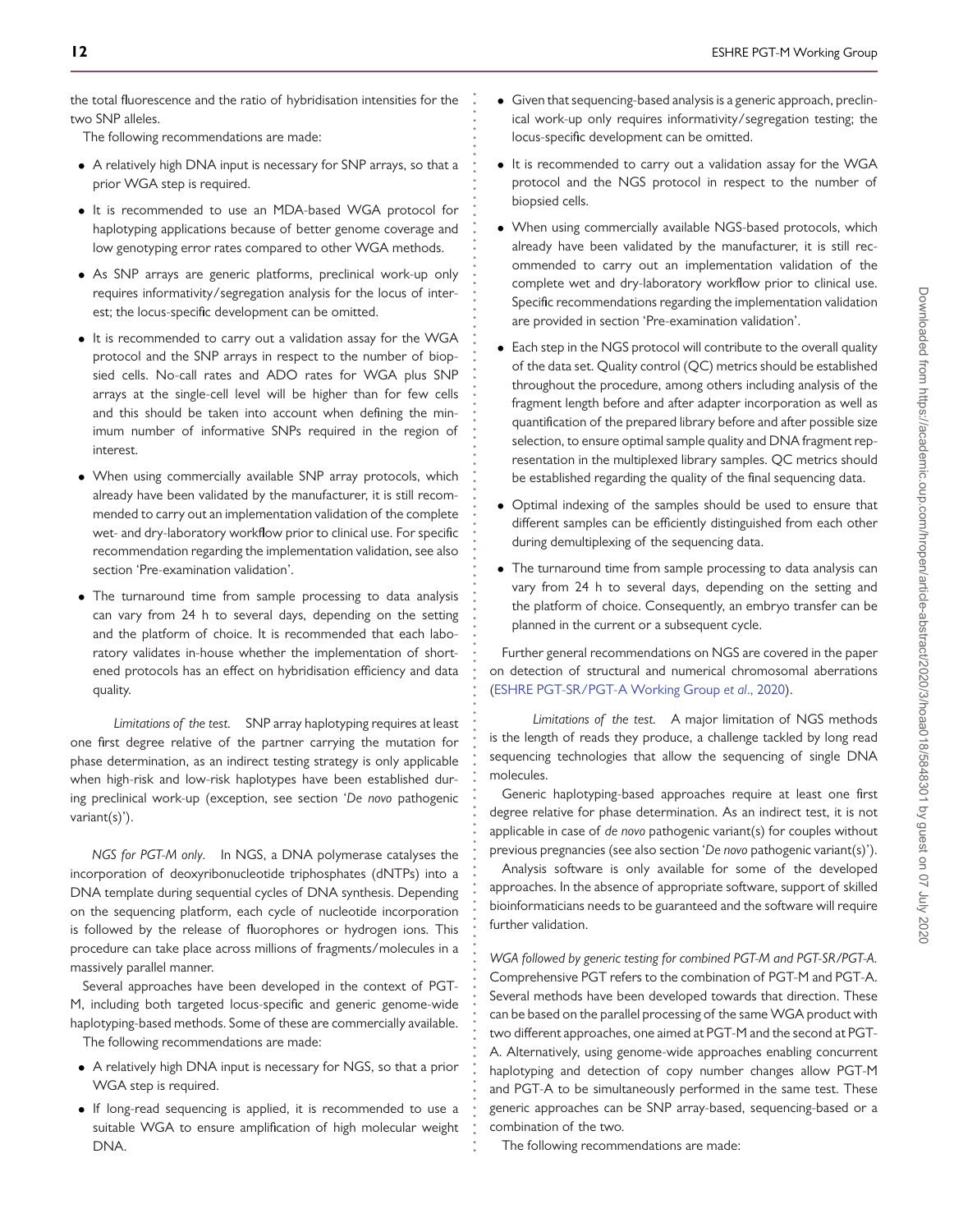• When combined PGT-M and PGT-A are offered, it is recommended that the couple receives comprehensive counselling regarding the possible findings and the consequences on the transfer policy, according to the method used.

**. . . . . . . . . . . . . . . . . . . . . . . . . . . . . . . . . . . . . . . . . . . . . . . . . . . . . . . . . . . . . . . . . . . . . . . . . . . . . . . . . . . . . . . . . . . . . . . . . . . . . . . . . . . . . . . . . . . . . . . . . . . .**

- Regardless of the centre-specific transfer policy, it is recommended that if following analysis unaffected embryos free of aneuploidies are available, they are given priority for transfer.
- The preclinical work-up for PGT-M should be performed, as described in section 'WGA followed by generic testing for PGT-M'.
- These approaches can also be used for inherited chromosomal structural variants in PGT-SR. Depending on the size of the involved segments, aberrant intensity ratios may or may not be detectable for the region(s) of interest. If detectable, it is recommended that the diagnosis is supported by log R ratio and B allele frequency values.
- Additionally, even if a commercially available platform is used, an implementation validation to determine or confirm the lower size limit for the detection of segmental aneuploidies is recommended. These values may differ between platforms. It is recommended to perform the validation assay with WGA products from single or few cell samples of known karyotype and/or WGA products from embryonic cell(s) diagnosed with a formerly validated method.

Further recommendations specific to PGT-A are covered in the paper on detection of structural and numerical chromosomal aberrations [\(ESHRE PGT-SR/PGT-A Working Group](#page-16-11) *et al*., 2020).

#### *Limitations of the test (for combined PGT-M and PGT-A).*

- As these tests (for combined PGT-M and PGT-A) require the presence of phasing reference(s), they are not applicable to all PGT-A indications.
- Ploidy changes cannot be detected by all approaches; methods based on aCGH or NGS cannot reliably detect all types of polyploidy and haploidy (see also [Table I](#page-5-0) in the paper on detection [of structural and numerical chromosomal aberrations \(ESHRE](#page-16-11) PGT-SR/PGT-A Working Group *et al*., 2020); SNP arrays and NGS-based haplotyping can identify polyploidy and haploidy.
- Meiotic errors cannot be distinguished from mitotic in all cases and by all approaches.
- <span id="page-12-0"></span>• Defining the threshold of mosaicism detection is recommended.

#### *Pre-examination validation*

#### *For PGT-M.*

- Validation criteria are dependent on the number of cells biopsied (single cell at cleavage stage, or few cells at blastocyst stage) and on the type of strategy used for PGT-M. It is acceptable to perform the validation on cell(s) from embryos donated to research or on other cell types such as peripheral blood lymphocytes.
- Misdiagnosis risk needs to be established.
- The following criteria apply for targeted STR-based testing and variant analysis, with or without prior WGA:
- Validation assays will determine amplification efficiency, accuracy and ADO rate. Accuracy should be *>*99% for single- or few-cell samples of known genotype.
- The amplification efficiency per locus should be *>*95%. An amplification efficiency of *>*90% is acceptable, but more markers need to be included.
- The ADO rate per locus should be *<*5%. An ADO rate less than 10% is acceptable, but more markers need to be included.
- Every new test based on targeted amplification should be validated.
- For targeted amplification, validation assays should be performed in 50 single- or few-cell samples, in two or three separate runs prior to clinical use. It is acceptable to validate updated protocols (i.e. adaptations of existing protocols) with fewer samples.
- No validation is needed on few-cell samples when the protocol has been previously validated on single cells.
- The following criteria apply for generic strategies such as SNP arrays with prior WGA:
	- When using commercially available SNP arrays or NGS-based protocols, which already have been validated by the manufacturer, it is still recommended to carry out an implementation validation of the complete wet- and dry-laboratory workflow prior to clinical use.
	- It is recommended to perform the validation assay with WGA products from single- or few-cell samples of known genotype and/or WGA products from embryonic cell(s) diagnosed with a formerly validated method.
	- The validation assay should be performed with a minimum of 50 WGA samples, ideally covering various indications.
	- Validation assays will determine amplification efficiency, accuracy and minimum of genetic markers in the region of interest required for diagnosis.
	- The amplification efficiency should be *>*95% for good quality samples (this may not be achievable for biopsy samples from embryos donated for research/training). Accuracy should be *>*99% for WGA samples from single or few cells of known genotype. Similarly, for WGA products from embryonic cell(s) formerly diagnosed, concordance with another validated method should be *>*99%.
	- If both single- and few-cell analyses are to be performed clinically, it is necessary to validate each separately.

#### *For combined PGT-M and PGT-A.*

- It is necessary to validate both indications. Again, validation criteria are dependent on the number of cells biopsied (single cell at cleavage stage, or few cells at blastocyst stage) and on the type of strategy used. For PGT-M, the above-mentioned recommendations apply. For PGT-A, recommendations for validation are described in the paper on detection of structural and numeri[cal chromosomal aberrations \(ESHRE PGT-SR/PGT-A Working](#page-16-11) Group *et al*., 2020).
- Once validated, preclinical work-up and testing of PGT-M conditions on five WGA products is sufficient.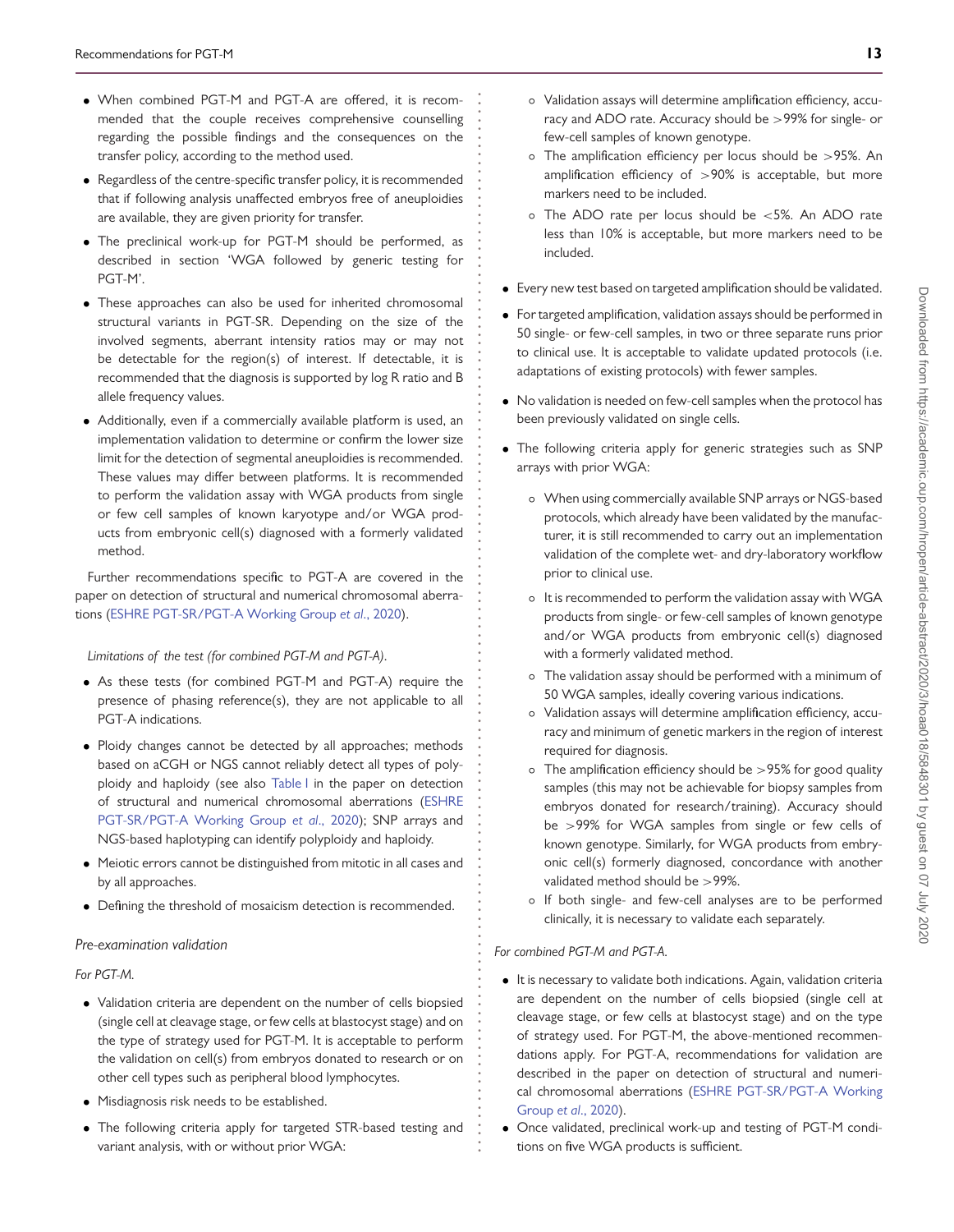### *Risk assessment*

Assessment of the risk of misdiagnosis with PGT-M depends on the analysis strategy followed. The residual risk of a protocol with targeted amplification of genetic markers and pathogenic variant(s) has to take into account the genetic distance of the flanking markers to the variant or gene of interest and the ADO rate of the pathogenic variant(s). Undetected recombination or double recombination and ADO of the pathogenic variant(s) may result in a misdiagnosis. Recombination may go unnoticed when using partially informative markers and imply an elevated residual risk. If a marker-only protocol is used, an undetected recombination or double recombination may also result in a misdiagnosis.

For the genome-wide SNP array- or NGS-based haplotyping strategies, the residual risk may be lower compared with the conventional targeted amplification strategies. This is due to the presence of multiple SNPs flanking a gene or locus of interest, thereby eliminating the effect of ADO of an individual marker. Also, by using multiple SNP markers the effect of a recombination event may less frequently result in an inconclusive result. Still, the distances of the used informative SNP markers to the gene are crucial for the residual recombination risk.

Risk assessment should also cover:

- risks caused by errors in sample tracking;
- risks caused by handling biopsy samples prior to DNA analysis which, if not performed with care, may compromise DNA integrity;
- risk of inconclusive or false results due to suboptimal experimental conditions (contamination, ADO, ADI) or biological reasons (recombination, double recombination, meiotic or mitotic chromosomal aberrations);
- risk of incidental findings;
- risk of test failure (i.e. insufficient markers and/or sequencing to produce a diagnosis).

### *Preclinical work-up report*

General guidance and recommendations on administration and patient information for the preclinical work-up report are provided in the [paper on organisation of PGT \(ESHRE PGT-SR/PGT-A Working](#page-16-11) Group *et al*., 2020). For PGT-M, the preclinical work-up report should also include a summary of the work-up and specify the test strategy for the clinical cycle.

It is recommended that the following are clearly stated in the report:

- Indication and gene (with OMIM number when possible), pathogenic variant(s) nomenclature using Human Genome Variation Society (HGVS) recommendations;
- Gene reference sequence, genome build, inheritance mode, polymorphic marker selection when using STRs, number of informative SNPs, distance from marker to gene or pathogenic variant(s), results from informativity testing on all available family members, pathogenic variant(s) detection and linkage analysis (depending on the strategy chosen for the PGT cycle);
- Test limitations and residual risk of PGT misdiagnosis, including a graphic presentation.

# **Special cases**

**. . . . . . . . . . . . . . . . . . . . . . . . . . . . . . . . . . . . . . . . . . . . . . . . . . . . . . . . . . . . . . . . . . . . . . . . . . . . . . . . . . . . . . . . . . . . . . . . . . . . . . . . . . . . . . . . . . . . . . . . . . . .**

### <span id="page-13-0"></span>*De novo pathogenic variant(s)*

In case of a *de novo* pathogenic variant(s) in one partner or in a child, it is mandatory to include mutation detection in the test strategy. Determination of high-risk and low-risk haplotypes or phasing may be completed only during PGT cycle(s).

*De novo pathogenic variant(s) in a prospective parent.* If DNA samples from affected offspring are available, the case can be dealt with as a usual PGT-M request. If no DNA samples from affected offspring are available, the following recommendations apply:

- It is mandatory to include the mutation detection in the test strategy, and diagnosis will depend on the presence or absence of the mutation. Amplification failure at the mutation locus will yield no diagnosis.
- It is recommended to try to, when possible, establish the high-risk and low-risk haplotypes prior to clinical application. In case of a *de novo* pathogenic variant(s) in the male partner, it is recommended to establish phasing from single sperm analysis. Establishing phase from PBs for a *de novo* pathogenic variant(s) in the female partner is also an option, but it may be much more complex (requires an extra biopsy procedure and haplotypes in the oocytes are deduced from haplotypes in the PBs where recombinations may be present). Phasing can also be deduced by long-read sequencing by NGS of diseasespecific amplicons from the affected partner and his/her parents. This will indicate the grandparental haplotype on which the *de novo* pathogenic variant(s) arose in the prospective parent. High-risk and low-risk haplotypes should be confirmed in the clinical cycles.
- Alternatively, it is acceptable to establish genetic marker haplotypes using DNA from the affected partner and his/her parents prior to the clinical cycle, and then complete phasing during the PGT cycle(s). In the scenario when only DNA samples of the prospective parents are available, establishing the haplotypes and phasing needs to be based on the genotypes of the embryos.

When phasing is unknown at the start of the clinical cycle, the following recommendations apply:

- It is mandatory to include pathogenic variant(s) detection in the test strategy.
- TE biopsy is recommended to limit the risk for ADO at the pathogenic variant(s) locus. If cleavage-stage biopsy is performed, two independent cells should be tested.
- When too few embryos are available for biopsy, it is recommended to biopsy and analyse unfertilised oocytes (if pathogenic variant in the female partner) and/or embryos that are non-suitable for biopsy, to support phasing.
- Ideally, at least one affected embryo and one unaffected embryo are needed to establish the correct phase and detect recombination events. The pathogenic variant(s) should be consistently detected in the presence of the same parental haplotype. If this is not possible, it is recommended to cryopreserve the embryos and to wait for the analysis of embryos from the next cycle(s). Couples should be counselled upfront about this possibility. Alternatively, it is acceptable to transfer embryos after extended counselling and to strongly recommend confirmation by prenatal diagnosis.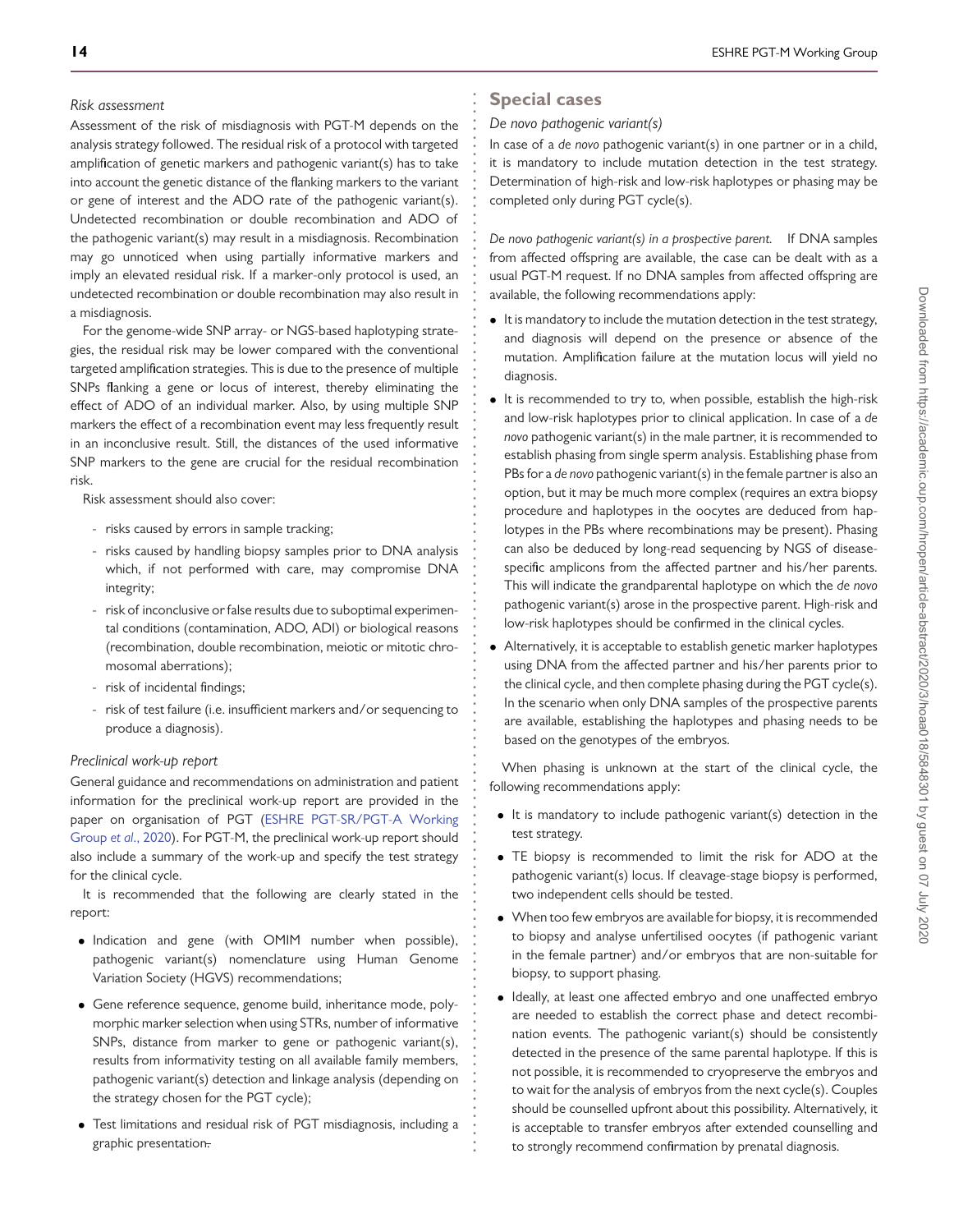- As germline mosaicism due to post-zygotic *de novo* pathogenic variant(s) in the prospective parent cannot be excluded, it is not recommended to use an unaffected child/prenatal/embryo sample as phasing reference. If mosaicism has been detected, the transmission risk has to be evaluated.
- Germline mosaicism detected in the prospective parents can be an indicator of somatic mosaicism and vice versa. In the single-cell validation of the PGT protocol for the ADO rate of the pathogenic variant(s) tested, using single cells of such an individual can lead to increased ADO rates of the mutant allele, depending of the degree of mosaicism.
- Following single-cell analysis, it is not recommended to transfer embryos that carry the wild-type allele for the pathogenic variant(s) locus and the high-risk haplotype because of the ADO risk. It is acceptable to transfer such embryos following analysis of TE samples. Prenatal diagnosis is then strongly recommended.

#### *De novo pathogenic variant in an affected child.*

- When a *de novo* pathogenic variant(s) is detected in a child, it is important to thoroughly counsel the couple with regards to the possibility of recurrence and to assist them in making a wellinformed reproductive choice. Achieving a pregnancy and performing prenatal diagnosis should be considered in all cases prior to initiating a PGT-M procedure.
- The decision on whether PGT-M is permitted for cases of a *de novo* pathogenic variant(s) in a child may vary depending on local regulations.
- It is recommended to exclude a post-zygotic origin of the *de novo* pathogenic variant(s) in the previously affected child of the couple. In this case, the recurrence risk is a minimum and the option of IVF treatment with PGT should be carefully evaluated. An initial evaluation of the couple's reproductive history may provide evidence of potential germline mosaicism in the parents, for example through evidence of recurrent transmission in previous pregnancies. If DNA from previous terminated cases is available, the case can be dealt with as a usual PGT-M protocol. Further evidence of potential germline mosaicism in the parents may come from evaluation of the pathogenic variant(s) in various parental tissues. If germline mosaicism is detected, the recommendations from the above section on a *de novo* pathogenic variant(s) in a prospective parent apply.

#### *Consanguineous families*

It may be necessary to adapt the testing strategy when consanguineous relationships are present in the pedigree, especially in case of targeted amplification.

*Consanguineous grandparents.* A prospective parent may have two identical haplotypes in the region of interest because of a consanguinity between his/her parents, and it may be difficult to find informative genetic markers within the 1–2-Mb flanking region. In case of autosomal dominant disease, the pathogenic variant(s) analysis should be included in the test strategy and ADO rates for the pathogenic variant(s) locus after validation should be low (TE sample analysis is preferable to a two-cell analysis at Day 3). In case of autosomal recessive disease, diagnosis should be based on the low-risk haplotype of both partners.

*Consanguineous couple.* In case the prospective parents share the high-risk haplotype for an autosomal recessive disorder, parental contamination (most often maternal) in a homozygous affected embryo cannot be distinguished from a carrier embryo, and this may lead to adverse misdiagnosis with transfer of an affected embryo. It is recommended to adapt the testing strategy by either including analysis of unlinked informative polymorphic marker(s) or by performing the analysis on two independent biopsy samples. If this is not done, it is acceptable to prioritise the transfer of healthy embryos compared with carrier embryos.

When SNP markers are used after WGA, parental contamination can be detected.

#### *HLA typing*

**. . . . . . . . . . . . . . . . . . . . . . . . . . . . . . . . . . . . . . . . . . . . . . . . . . . . . . . . . . . . . . . . . . . . . . . . . . . . . . . . . . . . . . . . . . . . . . . . . . . . . . . . . . . . . . . . . . . . . . . . . . . .**

The aim of HLA testing of preimplantation embryos is to establish a pregnancy with an embryo that is HLA-compatible with an affected child in need of haematopoietic stem cell transplantation. Haematopoietic stem cells are collected from the umbilical cord blood or the bone marrow of the HLA-matched donor sibling born (or a combination of both sources) and are used for transplantation to, and cure of, the affected sibling. Recommendations on counselling and important considerations prior to embarking on the PGT-HLA procedure are discussed in the paper on organisation of PGT (ESHRE PGT Consortium Steering committee *et al*., 2020). The following recommendations are relevant as well.

#### *Test strategy.*

- The preferred PGT methodology is indirect HLA haplotyping (using STR markers or genome-wide SNP haplotyping), which involves linkage analysis of genetic markers flanking the HLA-A, HLA-B, HLA-C, HLA-DR and HLA-DQ regions, to identify matching haplotypes between the tested embryos and the affected child.
- The PGT protocol must include a minimum of one fully informative marker located at each of the following regions: telomeric to the HLA-A, between HLA-A and HLA-B, between HLA-B and HLA-DRA, between HLA-DRA and HLA-DQB1 and downstream to HLA-DQB1. It must be noted that some difficulty in finding markers between HLA-DRA and DQB1 has been encountered. In this case, two fully informative markers flanking the HLA-DQB1 must be included.
- If a fully informative marker is not available for each of the regions above, a combination of partially informative markers must be included to provide adequate information on the parental HLA haplotypes.
- A highly multiplexed protocol for the amplification of selected STRs or genome-wide SNP must be preferred where possible (i.e. more than one marker per region) to make the test more robust and to assist in detecting potential recombination that can occur throughout the whole major histocompatibility complex (MHC) region.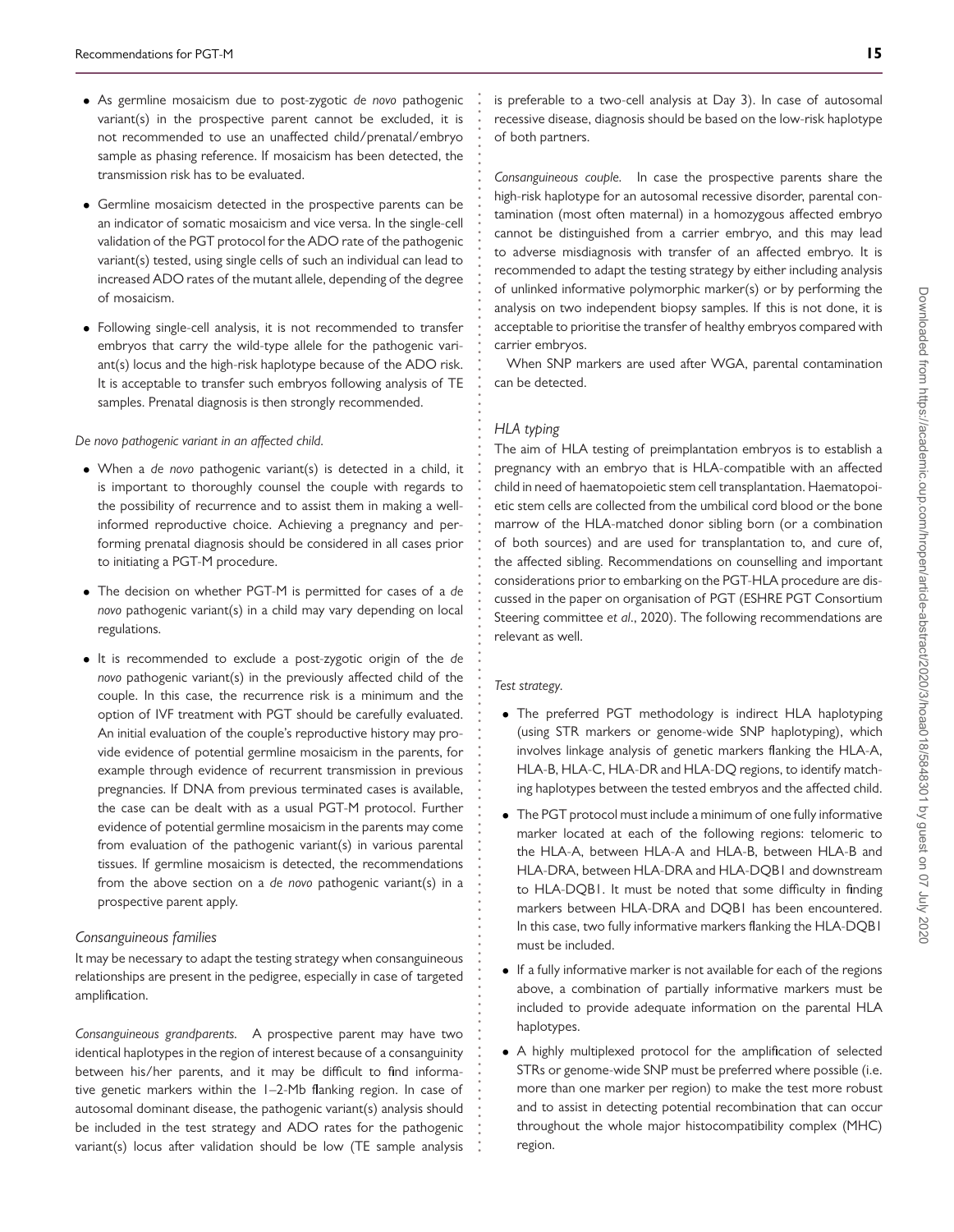- As HLA haplotyping may be compromised by genetic recombination, it is recommended that during the preclinical PGT workup, protocol testing includes testing of any additional available first degree family members, aside from the parents and the affected child, to be able to detect recombination having occurred in the affected child.
- In case recombination is detected in the affected child or in case recombination is detected in embryos during the PGT cycle, any decision on PGT and selection of embryos for transfer must be carefully discussed with the haematologist and transplantation experts, as it may be that a certain mismatch is permissive of haematopoietic stem cell transplantation. The location of the recombination event is of major significance for this purpose. This further highlights the importance of a highly multiplexed protocol.
- HLA typing of preimplantation embryos can be performed as a sole indication when the affected child requires transplantation to treat an acquired disease, or in combination with PGT-M when there is a need to concurrently avoid transmission of an inherited disease in the family. This requires combining in one protocol the HLA typing approach with the recommended PGT-M strategies. For this purpose, the most comprehensive approaches, NGS and SNP haplotyping, are advantageous by allowing whole genome haplotyping from a single data set.

### *Exclusion testing*

In families with a history of late-onset diseases, individuals at risk who want to avoid presymptomatic testing but wish for their own biological children to be free of the disease may opt for PGT. Exclusion testing is preferred over PGT with non-disclosure of the direct test results to the couple.

- It is recommended to apply indirect testing with selection of embryos carrying the haplotype of the unaffected prospective grandparent for transfer. Haplotyping can be performed with STR or with SNP markers, relying on targeted amplification at the single or few-cell level or on targeted amplification following WGA.
- Preclinical informativity/segregation testing is applied to DNA samples of the couple and the grandparents (parents of the partner at risk) only; other relatives of the partner at risk should not be tested.

#### *Mitochondrial DNA disorders*

Maternally inherited mtDNA mutations are a frequent cause of mitochondrial disorders. The great majority of pathogenic mtDNA mutations show heteroplasmy, a coexistence of wild-type and mutated mtDNA. PGT based on quantifying mutation load is an acceptable reproductive option for female carriers of heteroplasmic mtDNA point mutations, which requires case-by-case counselling, considering the uncertainties linked to this risk-reduction strategy. The key factor is selecting embryos with a mutation load below the threshold of phenotypic expression. For common mutations (e.g. m.3243A*>*G and m.8993T*>*G), a mutation-specific heteroplasmy threshold can be established based on available data. For rare or private mutations, the correlation between mutation load and phenotype should be investigated on a case-by-case basis, and literature should be reviewed in order to establish an acceptable expression threshold (see also in [the paper on organisation of PGT \(ESHRE PGT-SR/PGT-A Working](#page-16-11) Group *et al*., 2020).

**. . . . . . . . . . . . . . . . . . . . . . . . . . . . . . . . . . . . . . . . . . . . . . . . . . . . . . . . . . . . . . . . . . . . . . . . . . . . . . . . . . . . . . . . . . . . . . . . . . . . . . . . . . . . . . . . . . . . . . . . . . . .**

Next to the recommendations for targeted amplification of nuclear monogenic disorders, the following recommendations are relevant for the quantitative analysis of monogenic mtDNA disorders by restriction enzyme digestion (see also section 'Basic methods for allele discrimination'):

- PCR master mix should be decontaminated by restriction enzyme treatment prior to PCR amplification to eliminate external mtDNA contamination.
- Complete restriction enzyme digestion should be checked by spiking all the amplification products with an amplicon containing the restriction site of interest if no control site is present in the amplification product.
- Reproducibility of the mtDNA mutation protocol based on restriction enzyme digestion should be validated preclinically, using replicates of mixes of wild-type and mutant mtDNA molecules in a broad range from 0 to 100% mutant and especially for the mutation load around the expression threshold.
- In addition to the controls described in section 'Single- or few-cell targeted amplification' (diluted and/or undiluted genomic DNA, IVF and genetic laboratory negative controls and single cell control samples), control samples with a known mutation load (preferably around the expression threshold) should be used.
- Biopsy at the cleavage stage is recommended. It is acceptable to biopsy one blastomere. Biopsy at the preconception stage (first and second PB) is not recommended. For biopsy at the blastocyst stage, sufficient data on the representability of the TE biopsy for the embryo as a whole is currently lacking to make recommendations at this point (ESHRE PGT Consortium Steering committee *et al*., 2020).
- It should be taken into account that the cytoplasm of lysed blastomeres may no longer fully represent the embryo mutation load.

### **Examination process**

General recommendations on the PGT examination process are described in the paper on organisation of PGT (ESHRE PGT Consortium Steering committee *et al*., 2020). The sections below highlight specific issues relevant to PGT-M.

### *Scoring of clinical results*

- When suboptimal samples or samples not meeting the preferred requirements (e.g. mislabelled samples, lysed cells or when a nucleus is not observed) are received for testing, this should be documented by the PGT lab and a procedure for how to further process and interpret these samples should be in place.
- It is recommended that results are analysed by two independent observers and discrepancies adjudicated by a third observer (where possible). If no consensus is reached the embryo should not be recommended for transfer and should therefore be given the diagnosis of uninterpretable or inconclusive.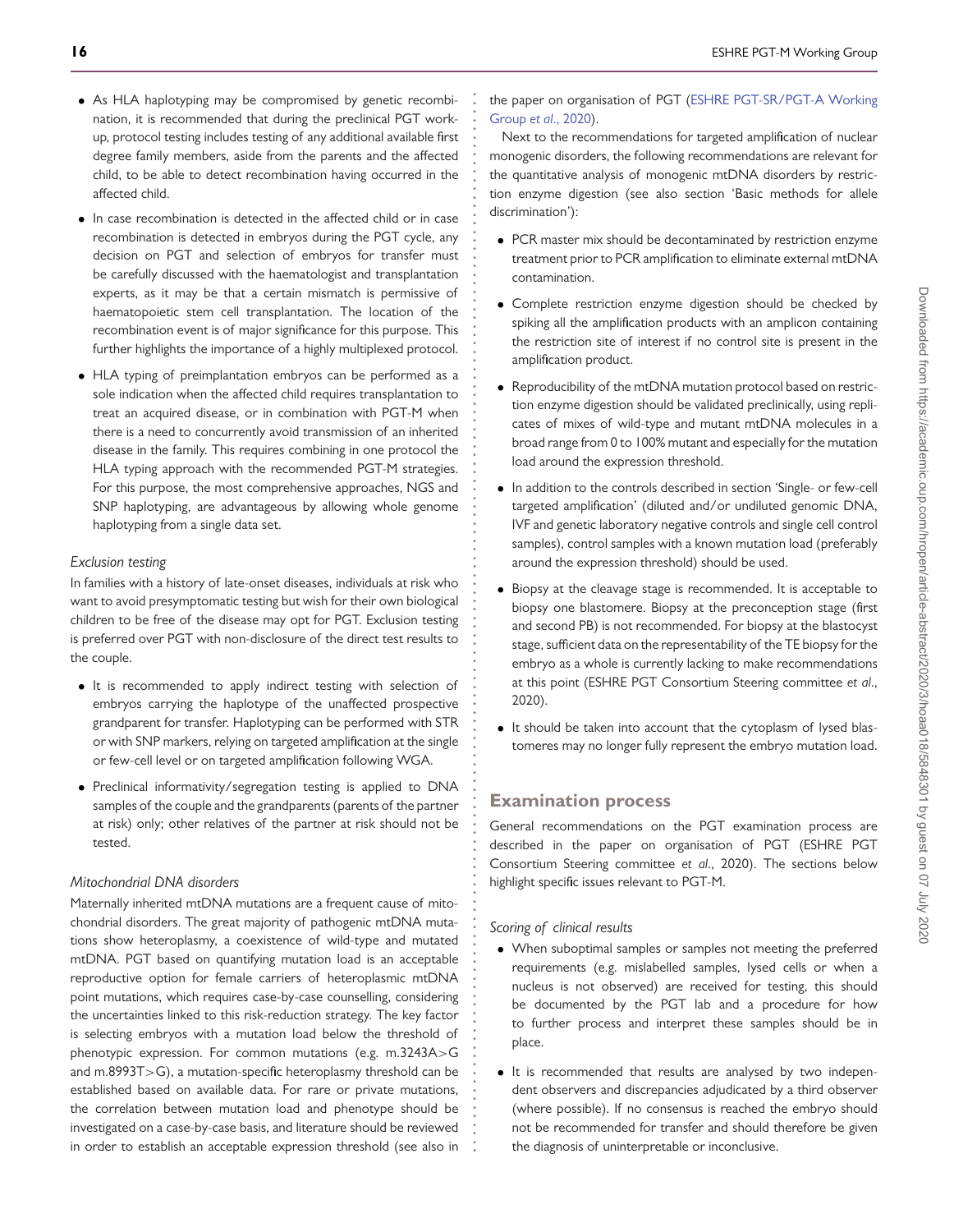- Haplotyping scoring criteria should be established in a written protocol and adhered to for the interpretation of the results.
- It is acceptable to attempt to reduce the number of embryos with no result or no clear diagnosis following PGT, by adopting a 'no result rescue' approach. This could involve either a second biopsy step or repetition of the analysis after WGA. For practical recommendations regarding the re-biopsy procedure please refer to the PGT biopsy paper. In case of targeted amplification following cleavage-stage biopsy, a second biopsy (at the blastocyst stage) may be performed, followed by a second analysis. In case of genome-wide testing, a second analysis of the existing WGA and/or a second biopsy, followed by WGA and a second analysis, may be performed.

### *Clinical cycle report*

General items required on PGT work-up and clinical cycle reports are included in the paper on organisation of PGT (ESHRE PGT Consortium Steering committee *et al*., 2020).

It is recommended that the following nomenclature is used in the clinical cycle report:

- unaffected carrier or affected when reporting for monogenic disease;
- low-risk or high-risk when reporting for mitochondrial disorder;
- at risk or not at risk (for exclusion testing);
- HLA compatible or HLA not compatible (for HLA typing);
- no amplification (no result);
- inconclusive (results but no diagnosis due to AF, ADO or recombination events);
- abnormal (or aberrant): when a numerical or structural abnormality involves the chromosome(s) carrying the disease locus.

### **Post-examination process**

Recommendations on PGT follow-up, baseline IVF live birth rates for PGT and misdiagnosis are covered in the paper on organisation of PGT (ESHRE PGT Consortium Steering committee *et al*., 2020).

# Supplementary data

[Supplementary data](https://academic.oup.com/hropen/article-lookup/doi/10.1093/hropen/hoaa018#supplementary-data) are available at *Human Reproduction* online.

# Acknowledgements

The authors would like to thank everyone that contributed to the stakeholder review for the constructive remarks that improved the quality of the paper. The list of reviewers is available in [Supplementary Table SIII.](https://academic.oup.com/hropen/article-lookup/doi/10.1093/hropen/hoaa018#supplementary-data)

# Authors' roles

F.C. and C.M. chaired the working group. All authors contributed to conception and design, drafting the content and discussing it. All authors approved the final version.

# Funding

European Society of Human Reproduction and Embryology.

# Conflict of interest

D.Z. reports personal fees from Igenomix Italia, outside the submitted work. All other authors have nothing to disclose.

# References

**. . . . . . . . . . . . . . . . . . . . . . . . . . . . . . . . . . . . . . . . . . . . . . . . . . . . . . . . . . . . . . . . . . . . . . . . . . . . . . . . . . . . . . . . . . . . . . . . . . . . . . . . . . . . . . . . . . . . . . . . . . . .**

- <span id="page-16-11"></span>ESHRE PGT-SR/PGT-A Working Group, Coonen E, Rubio C, Christopikou D, Dimitriadou E, Gontar J, Goossens V, Maurer M, Spinella F, Vermeulen N *et al.* ESHRE PGT Consortium good practice recommendations for the detection of structural and numerical chromosomal aberrations. *Hum Reprod Open* 2020. doi: [10.1093/hropen/hoaa017.](https://doi.org/10.1093/hropen/hoaa017)
- <span id="page-16-9"></span>ESHRE PGT Consortium and SIG-Embryology Biopsy Working Group, Kokkali G, Coticchio G, Bronet F, Celebi C, Cimadomo D, Goossens V, Liss J, Sofia Nunes S, Sfontouris I *et al.* ESHRE PGT Consortium and SIG Embryology good practice recommendations for polar body and embryo biopsy for preimplantation genetic testing. *Hum Reprod Open* 2020. doi: [10.1093/hropen/hoaa020.](https://doi.org/10.1093/hropen/hoaa020)
- <span id="page-16-10"></span>ESHRE PGT Consortium Steering committee, Carvalho F, Coonen E, Goossens V, Kokkali G, Rubio C, Meijer-Hoogeveen M, Moutou C, Vermeulen N, De Rycke M. ESHRE PGT Consortium good practice recommendations for the organisation of preimplantation genetic testing. *Hum Reprod Open* 2020. doi: [10.1093/hropen/hoaa021.](https://doi.org/10.1093/hropen/hoaa021)
- <span id="page-16-0"></span>Harper JC, Aittomaki K, Borry P, Cornel MC, de G, Dondorp W, Geraedts J, Gianaroli L, Ketterson K, Liebaers I *et al.* Recent developments in genetics and medically assisted reproduction: from research to clinical applications. *Eur J Hum Genet* 2018;**26**:12–33.
- <span id="page-16-5"></span>Harton G, Braude P, Lashwood A, Schmutzler A, Traeger-Synodinos J, Wilton L, Harper JC. ESHRE PGD consortium best practice guidelines for organization of a PGD centre for PGD/preimplantation genetic screening. *Hum Reprod* 2011a;**26**:14–24.
- <span id="page-16-6"></span>Harton GL, De Rycke M, Fiorentino F, Moutou C, SenGupta S, Traeger-Synodinos J, Harper JC. ESHRE PGD consortium best practice guidelines for amplification-based PGD. *Hum Reprod* 2011b; **26**:33–40.
- <span id="page-16-7"></span>Harton GL, Harper JC, Coonen E, Pehlivan T, Vesela K, Wilton L. ESHRE PGD consortium best practice guidelines for fluorescence in situ hybridization-based PGD. *Hum Reprod* 2011c;**26**:25–32.
- <span id="page-16-8"></span>Harton GL, Magli MC, Lundin K, Montag M, Lemmen J. Harper JC. ESHRE PGD Consortium/Embryology Special Interest Group–best practice guidelines for polar body and embryo biopsy for preimplantation genetic diagnosis/screening (PGD/PGS). *Hum Reprod* 2011d;**26**:41–46.
- <span id="page-16-3"></span>Practice Committee of the Society for Assisted Reproductive Technology, Practice Committee of the American Society for Reproductive Medicine. Preimplantation genetic testing: a Practice Committee opinion. *Fertil Steril* 2008;**90**:S136–S143.
- <span id="page-16-2"></span>Preimplantation Genetic Diagnosis International Society. Guidelines for good practice in PGD: programme requirements and laboratory quality assurance. *Reprod Biomed Online* 2008;**16**:134–147.
- <span id="page-16-1"></span>The Preimplantation Genetic Diagnosis International Society (PGDIS). Guidelines for good practice in PGD. *Reprod Biomed Online* 2004; **9**:430–434.
- <span id="page-16-4"></span>Thornhill AR, de Bie-Smulders CE, Geraedts JP, Harper JC, Harton GL, Lavery SA, Moutou C, Robinson MD, Schmutzler